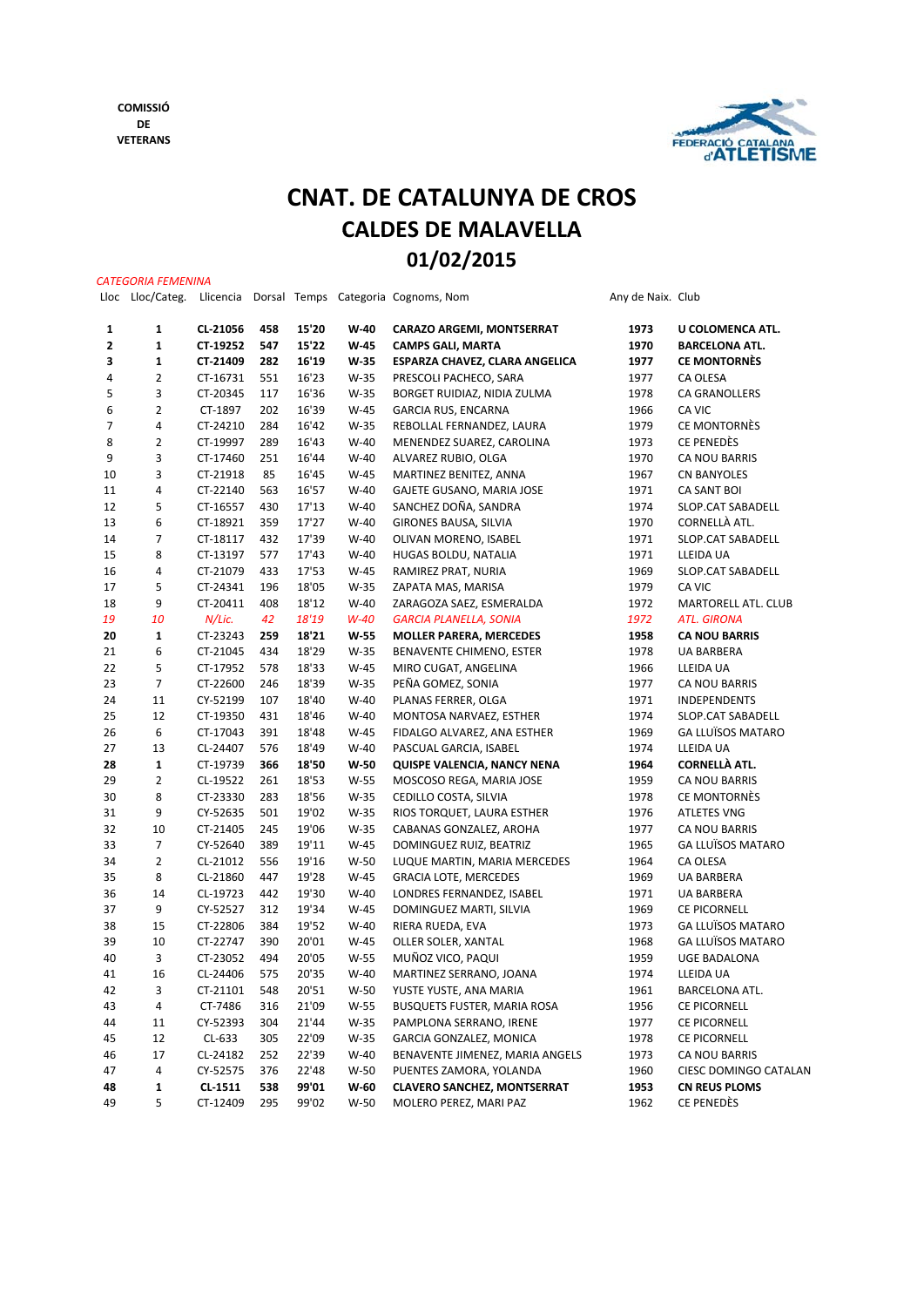

## **CNAT. DE CATALUNYA DE CROS CALDES DE MALAVELLA 01/02/2015**

|                |                  | <b>CATEGORIA MASCULINA M35 M45</b> |        |       |                |                               |                   |                                   |
|----------------|------------------|------------------------------------|--------|-------|----------------|-------------------------------|-------------------|-----------------------------------|
|                | Lloc Lloc/Categ. | Llicencia                          | Dorsal |       |                | Temps Categoria Cognoms, Nom  | Any de Naix. Club |                                   |
| 1              | 1                | CL-10074                           | 278    | 18'28 | M-40           | DOMINGO SOLER, JAUME          | 1974              | <b>CE CALIFORNIA SPORTS</b>       |
| $\mathbf{z}$   | 1                | CT-15218                           | 285    | 18'34 | M-35           | RESINA SANCHEZ, ELIAS         | 1975              | <b>CE MONTORNÈS</b>               |
| 3              | $\overline{2}$   | CT-22024                           | 514    | 18'41 | M-35           | HARBIL, LAHCEN                | 1976              | <b>UA TERRASSA</b>                |
| 4              | 3                | CT-21816                           | 55     | 18'45 | $M-35$         | MARTIN GUIL, LLUIS FCO.       | 1979              | <b>GEIEG</b>                      |
| 5              | $\overline{2}$   | CL-12652                           | 43     | 18'54 | M-35           | SENAR SANCHEZ, RAMON          | 1972              | CA SANT CELONI                    |
| 6              | 4                | CT-21625                           | 197    | 18'57 | M-35           | BORDALLO ROVIRA, DANIEL       | 1979              | CA VIC                            |
| $\overline{7}$ | 3                | CT-21242                           | 567    | 18'58 | $M-40$         | VALLE MORALES, JUAN JESUS     | 1973              | LA CEREZAL TEAM                   |
| 8              | 5                | CT-12397                           | 49     | 19'00 | M-35           | QUINTANA LERIA, JAUME         | 1979              | AA PALAMÓS                        |
| 9              | 4                | CT-3271                            | 201    | 19'01 | $M-40$         | MARSOL FONT, DAVID            | 1970              | CA VIC                            |
| 10             | 6                | CT-18995                           | 522    | 19'05 | M-35           | GARCIA MENDOZA, JUAN MANUEL   | 1980              | <b>CA CANYELLES</b>               |
| 11             | 5                | CT-18245                           | 523    | 19'06 | $M-40$         | PEñA CORTES, VICTOR           | 1973              | <b>CA CANYELLES</b>               |
| 12             | 6                | CT-19960                           | 153    | 19'08 | $M-40$         | OLIVARES CODINA, GERARD       | 1972              | CA MANRESA                        |
| 13             | 7                | CT-16567                           | 199    | 19'15 | $M-40$         | FRANCOME GUTIERREZ, DAVID     | 1972              | CA VIC                            |
| 14             | 8                | CY-52544                           | 534    | 19'17 | $M-40$         | CASTELLANO TORRICO, FRANCISCO | 1971              | CERDANYOLA CH                     |
| 15             | 7                | CT-24055                           | 358    | 19'19 | M-35           | <b>ESTEVEZ LOPEZ, REYES</b>   | 1976              | CORNELLÀ ATL.                     |
| 16             | 8                | CL-23928                           | 221    | 19'20 | M-35           | MOYA RAMON, DAVID             | 1976              | CA LA SANSI                       |
| 17             | 9                | CL-22611                           | 67     | 19'22 | M-35           | BOSCH MASOLIVER, FERRAN       | 1977              | CN OLOT                           |
| 18             | 10               | CL-22984                           | 440    | 19'24 | $M-35$         | SUAREZ BOLAÑOS, MARIO         | 1977              | <b>UA BARBERA</b>                 |
| 19             | 11               | CL-21598                           | 527    | 19'25 | M-35           | RODRIGUEZ FERNANDEZ, CESAR    | 1977              | CA GAVÀ                           |
| 20             | 9                | CT-18429                           | 385    | 19'28 | $M-40$         | NABI MAITI, ABDELKADER        | 1970              | <b>GA LLUÏSOS MATARÓ</b>          |
| 21             | 10               | CT-2839                            | 515    | 19'29 | $M-40$         | GONZALEZ USERO, CARLOS        | 1970              | <b>UA TERRASSA</b>                |
| 22             | 12               | CY-52289                           | 532    | 19'35 | $M-35$         | BONA CARNEROS, RUBÉN          | 1977              | CERDANYOLA CH                     |
| 23             | 13               | CT-22131                           | 287    | 19'37 | M-35           | <b>BARRIO LORES, RUBEN</b>    | 1977              | CE PENEDÈS                        |
| 24             | 14               | CT-20121                           | 441    | 19'42 | $M-35$         | GALLEGO ARREDONDO, DAVID      | 1977              | <b>UA BARBERA</b>                 |
| 25             | 11               | CL-14993                           | 418    | 19'44 | $M-40$         | <b>GARCIA SABIO, TONY</b>     | 1970              | <b>RIPOLLET UA</b>                |
| 26             | 12               | CL-21053                           | 179    | 19'49 | $M-40$         | TORT MORENO, MARC             | 1971              |                                   |
| 27             | 15               |                                    | 176    |       |                |                               | 1976              | CA MOLLET                         |
|                |                  | CL-24102                           |        | 19'50 | M-35<br>$M-40$ | HUERGA PABLOS, ANTONIO        | 1974              | CA MOLLET                         |
| 28             | 13               | CT-3327                            | 255    | 19'57 | $M-40$         | IZABAL PORTULAS, JOAN         |                   | CA NOU BARRIS<br>CA DIPUTACIÓ BCN |
| 29             | 14               | CT-21886                           | 507    | 19'58 |                | GARCIA GOMEZ, IñAQUI          | 1970              |                                   |
| 30             | 16               | CT-11653                           | 513    | 19'59 | M-35           | MARTINEZ MIRALLES, MARC       | 1976              | <b>UA TERRASSA</b>                |
| 31             | 15               | CL-18445                           | 178    | 20'05 | $M-40$         | OLIVE PI, LLUIS               | 1972              | CA MOLLET                         |
| 32             | 17               | CL-7780                            | 198    | 20'07 | M-35           | PARAREDA NADEU, JORDI         | 1979              | CA NOU BARRIS                     |
| 33             | 16               | CT-24001                           | 150    | 20'14 | $M-40$         | BALLUS TORRENTS, MARC         | 1974              | CA MANRESA                        |
| 34             | 18               | CL-24019                           | 249    | 20'17 | $M-35$         | <b>BRULL PRATS, VÍCTOR</b>    | 1977              | CA NOU BARRIS                     |
| 35             | 19               | CL-18866                           | 248    | 20'18 | M-35           | GARCIA ANTA, JESúS            | 1976              | CA NOU BARRIS                     |
| 36             | 17               | CT-21545                           | 292    | 20'19 | $M-40$         | CRUZ RONDA, DIEGO DAVID       | 1970              | CE PENEDÈS                        |
| 37             | 20               | CT-19969                           | 455    | 20'21 | $M-35$         | LIGORIT LEON, JORDI           | 1975              | U COLOMENCA ATL.                  |
| 38             | 18               | CL-16151                           | 552    | 20'30 | $M-40$         | GONZáLEZ JIMéNEZ, JUAN        | 1974              | CA OLESA                          |
| 39             | 21               | CY-52289                           | 531    | 20'35 | M-35           | BONA CARNEROS, HUGO           | 1976              | <b>CERDANYOLA CH</b>              |
| 40             | 22               | CT-22594                           | 308    | 20'38 | $M-35$         | BARCELLA, ROBERTO             | 1978              | CE PICORNELL                      |
| 41             | 19               | CT-22162                           | 340    | 20'41 | $M-40$         | RAYA QUESADA, JUAN            | 1971              | <b>JOVENTUT</b>                   |
| 42             | 23               | CL-22592                           | 100    | 20'48 | $M-35$         | REIXACH COMINO, ALBERT        | 1976              | CA OLOT-TERRA DE VOLCANS          |
| 43             | 24               | CL-23693                           | 306    | 20'55 | M-35           | PAPASEIT MORENO, JOAN         | 1979              | CE PICORNELL                      |
| 44             | 25               | CT-20119                           | 454    | 21'04 | $M-35$         | ARENAS CABRERA, JAVIER        | 1977              | U COLOMENCA ATL.                  |
| 45             | 26               | CY-52291                           | 530    | 21'07 | M-35           | LINARES HERNÁNDEZ, JORDI      | 1977              | CERDANYOLA CH                     |
| 46             | 27               | CT-20711                           | 105    | 21'13 | $M-35$         | LOPEZ SANTOS, BRUNO           | 1975              | INDEPENDENTS                      |
| 47             | 28               | CL-21870                           | 437    | 21'16 | $M-40$         | ABAD ROMERA, VICTOR           | 1977              | UA BARBERA                        |
| 48             | 20               | CL-19756                           | 291    | 21'18 | $M-40$         | ESTEBAN SOLE, VICTOR          | 1970              | CE PENEDÈS                        |
| 49             | 21               | CY-51287                           | 417    | 21'22 | $M-40$         | VALDIVIA SÁNCHEZ, ANTONIO     | 1971              | <b>RIPOLLET UA</b>                |
| 50             | 22               | CL-23925                           | 387    | 21'26 | $M-40$         | PLANAS ROY, JAUME             | 1971              | <b>GA LLUÏSOS MATARÓ</b>          |
| 51             | 29               | CL-24139                           | 407    | 21'28 | $M-35$         | HERNANDEZ MATAS, JOSE ANTONIO | 1977              | MARTORELL ATL.                    |
| 52             | 23               | CT-18197                           | 460    | 21'33 | $M-40$         | MILLAN MARCO, SALVADOR        | 1971              | U COLOMENCA ATL.                  |
| 53             | 24               | CT-17323                           | 290    | 21'40 | $M-40$         | SANTISTEBAN RONCERO, TONI     | 1972              | CE PENEDÈS                        |
| 54             | 25               | CT-17880                           | 363    | 21'44 | $M-40$         | ALVAREZ GORGOJO, DANIEL       | 1973              | CORNELLÀ ATL.                     |
| 55             | 30               | CL-22596                           | 307    | 21'45 | M-35           | <b>TORRENT AHN, ROGER</b>     | 1976              | CE PICORNELL                      |
| 56             | 31               | #N/A                               | 439    | 21'49 | #N/A           | LIÑARES GONZALEZ, JOSE LUIS   | 1976              | <b>UA BARBERA</b>                 |
| 57             | 26               | CT-24234                           | 502    | 21'51 | $M-40$         | FRAGOSO CARRION, VICTOR       | 1973              | <b>ATLETES VNG</b>                |
| 58             | 27               | CT-24107                           | 256    | 21'52 | $M-40$         | GONZALEZ FELIU, MIQUEL        | 1974              | CA NOU BARRIS                     |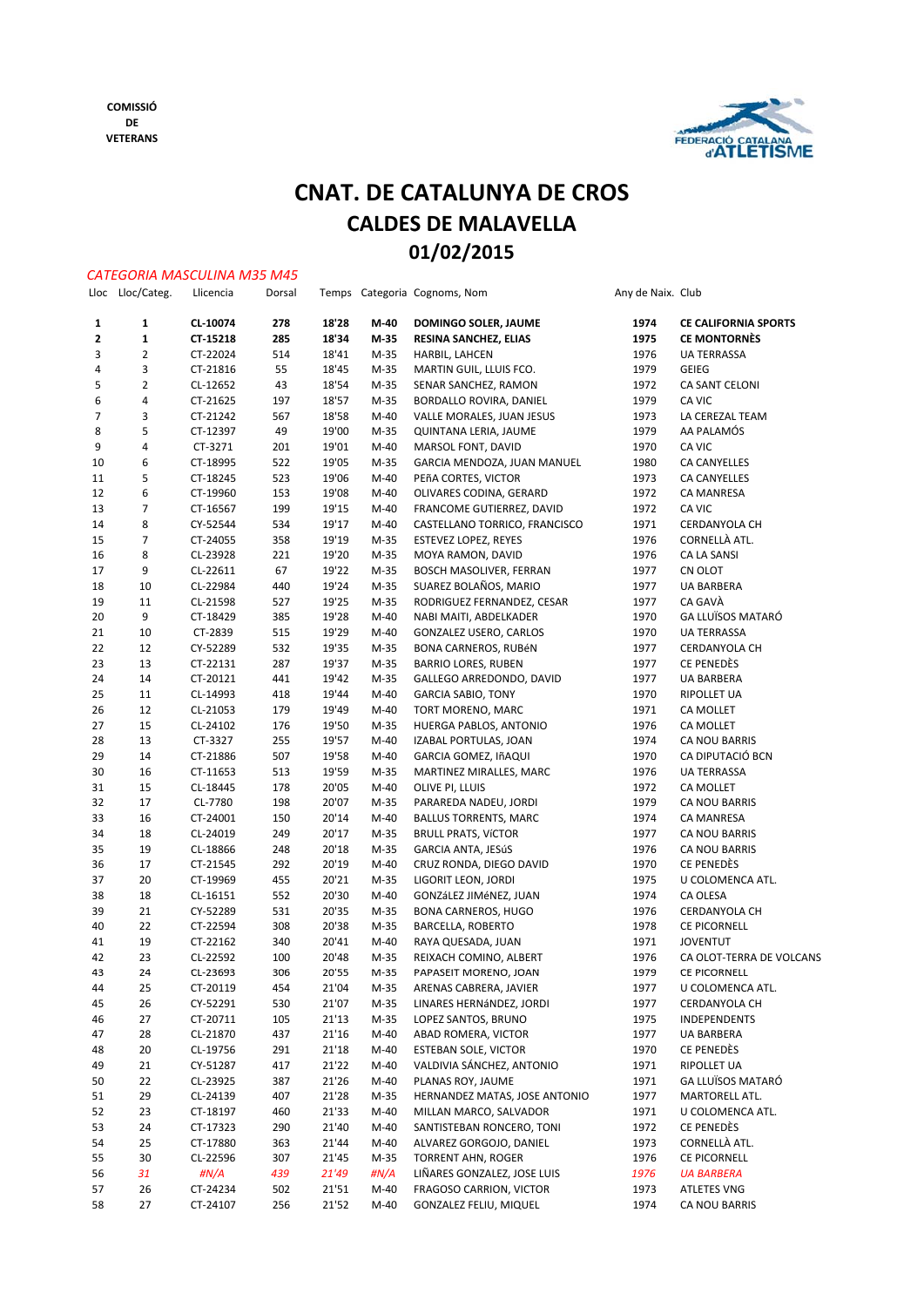| 59 | 28 | CT-21398 | 361 | 21'53 | $M-40$ | FONT SANCHO, CARLES            | 1970 | CORNELLÀ ATL.            |
|----|----|----------|-----|-------|--------|--------------------------------|------|--------------------------|
| 60 | 29 | CT-21398 | 360 | 21'56 | $M-40$ | FONT SANCHO, QUIM              | 1970 | CORNELLÀ ATL.            |
| 61 | 32 | CY-52521 | 82  | 22'06 | $M-35$ | PLANAS MAYOLAS, RAFEL          | 1975 | <b>CN BANYOLES</b>       |
| 62 | 30 | CL-23771 | 119 | 22'08 | M-40   | BENITEZ MATA, MANUEL           | 1970 | <b>CA GRANOLLERS</b>     |
| 63 | 31 | CT-4150  | 585 | 22'16 | M-40   | MASOLIVER VIDAL, XAVIER        | 1970 | <b>INDEPENDENTS</b>      |
| 64 | 32 | CT-6751  | 416 | 22'20 | $M-40$ | GIL GIL, JOSÉ                  | 1971 | <b>RIPOLLET UA</b>       |
| 65 | 33 | CL-21636 | 34  | 22'25 | M-40   | LACHKAR SAID, MOSTAFA          | 1971 | <b>CO FARNERS</b>        |
| 66 | 34 | CY-52138 | 22  | 22'28 | M-50   | SANCHEZ LOPEZ, JOAN            | 1971 | CA LLORET LA SELVA       |
| 67 | 35 | CL-18717 | 310 | 22'39 | M-40   | GONZALEZ CASTELLANOS, DANIEL   | 1974 | <b>CE PICORNELL</b>      |
| 68 | 33 | CL-15078 | 277 | 22'52 | M-35   | ESPEJO ALGUACIL, CARLOS        | 1975 | CE CALIFORNIA SPORTS     |
| 69 | 34 | CY-52509 | 588 | 22'55 | M-35   | ALAMINOS ALAMINOS, SERGI       | 1976 | AA PALAMÓS               |
| 70 | 35 | CY-52046 | 99  | 23'24 | $M-35$ | MONTES CAPDEVILA, ANDREU       | 1978 | CA OLOT-TERRA DE VOLCANS |
| 71 | 36 | CT-20845 | 409 | 23'33 | $M-40$ | <b>CINTO SABATE, SERGI</b>     | 1973 | MARTORELL ATL.           |
| 72 | 37 | CL-21870 | 446 | 23'47 | M-40   | ABAD ROMERA, PEDRO JOSE        | 1971 | <b>UA BARBERA</b>        |
| 73 | 36 | CL-15253 | 250 | 24'10 | $M-35$ | OCHOA VENEGAS, PABLO           | 1979 | CA NOU BARRIS            |
| 74 | 38 | CY-52499 | 533 | 24'13 | M-40   | PASTOR MANZANO, XAVIER         | 1972 | <b>CERDANYOLA CH</b>     |
| 75 | 39 | CY-52133 | 230 | 24'48 | M-40   | MARTINEZ PADILLA, JAVIER       | 1972 | <b>CA VILADECANS</b>     |
| 76 | 40 | CL-18026 | 529 | 25'02 | M-40   | SIERRA NAVARRO, SERGI          | 1973 | CA GAVÀ                  |
| 77 | 37 | CT-21587 | 118 | 25'06 | M-35   | DANIELUK SCOTTO, CARLOS MATIAS | 1978 | <b>CA GRANOLLERS</b>     |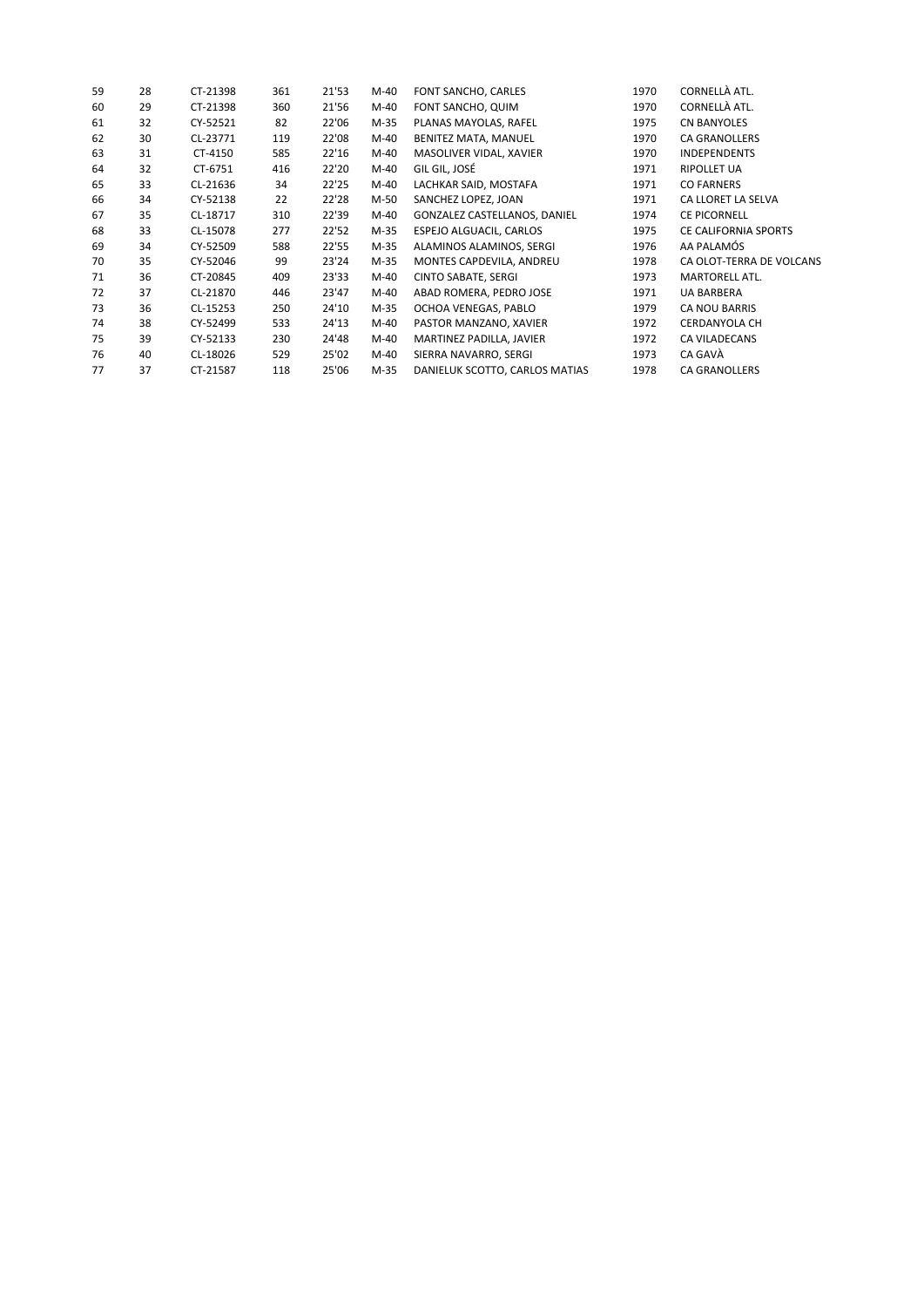

## **CNAT. DE CATALUNYA DE CROS CALDES DE MALAVELLA 01/02/2015**

#### *CATEGORIA MASCULINA M45 I MES*

| Lloc           | Lloc/Categ.    | Llicencia |     | Dorsal Temps |        | Categoria Cognoms, Nom                | Any de Naix. | Club                     |
|----------------|----------------|-----------|-----|--------------|--------|---------------------------------------|--------------|--------------------------|
| 1              | 1              | CT-11660  | 517 | 13'45        | M-45   | <b>VILA RUIZ, ENRIC</b>               | 1969         | <b>UA TERRASSA</b>       |
| $\overline{2}$ | $\overline{2}$ | CT-15699  | 158 | 13'56        | M-45   | CAMPS QUESADA, RAMON                  | 1965         | <b>CA MANRESA</b>        |
| 3              | 3              | CL-12825  | 386 | 14'04        | $M-45$ | LOPEZ FONT, ALBERT                    | 1970         | <b>GA LLUÏSOS MATARO</b> |
| 4              | 4              | CY-52543  | 535 | 14'11        | M-45   | VERDUGO NOTARIO, JUAN JOSE            | 1970         | CERDANYOLA CH            |
| 5              | 1              | CT-15924  | 319 | 14'14        | M-50   | <b>ARANDA ROMERO, JOSE</b>            | 1964         | <b>CE PICORNELL</b>      |
| 6              | 5              | CY-51048  | 97  | 14'17        | M-45   | <b>BOADAS GOMBAU, PERE</b>            | 1967         | <b>GF BLANES</b>         |
| 7              | $\overline{2}$ | CY-50098  | 71  | 14'27        | $M-50$ | ROURA CODONY, JOSEP M.                | 1961         | CN OLOT                  |
| 8              | 6              | CT-4170   | 541 | 14'38        | M-45   | SANCHEZ RODRIGUEZ, Xavi               | 1965         | CEA TENERIFE 1984        |
| 9              | 3              | CT-17262  | 279 | 14'44        | $M-50$ | MARTINEZ ALCANTARA, MARTIN            | 1963         | CE CALIFORNIA SPORTS     |
| 10             | $\overline{7}$ | CY-52518  | 222 | 14'51        | M-45   | REPULLO ROLDAN, JUAN CARLES           | 1967         | <b>CA PORQUERES</b>      |
| 11             | 8              | CT-19862  | 518 | 14'56        | $M-45$ | SACO GONZALEZ, JUAN C.                | 1966         | <b>UA TERRASSA</b>       |
| 12             | 9              | CL-16406  | 50  | 14'57        | M-45   | JIMENEZ MARTOS, FRANCISCO             | 1965         | AA PALAMÓS               |
| 13             | 10             | CT-19277  | 294 | 14'59        | M-45   | MAÑAS GARCIA, RAMON                   | 1966         | CE PENEDÈS               |
| 14             | $\mathbf{1}$   | CT-11589  | 451 | 15'02        | M-60   | ARAGON MUñOZ, FRANCISCO               | 1954         | <b>UA RUBI</b>           |
| 15             | 11             | CT-24321  | 293 | 15'04        | $M-45$ | LINARES CHACON, MANUEL                | 1967         | CE PENEDÈS               |
| 16             | 12             | CT-6504   | 519 | 15'06        | $M-45$ | AVELLANEDA LOPEZ, CESAR               | 1967         | UA TERRASSA              |
| 17             | 13             | CT-23955  | 157 | 15'08        | M-45   | MARTINEZ PLAZA, JAVIER                | 1965         | CA MANRESA               |
| 18             | 14             | CT-17592  | 394 | 15'11        | M-45   | VAZQUEZ TUNDIDOR, MANUEL              | 1967         | <b>GA LLUÏSOS MATARO</b> |
| 19             | $\mathbf{1}$   | CT-87     | 328 | 15'14        | M-55   | SALVADOR TARRASON, MANUEL             | 1959         | CE UNIVERSITARI          |
| 20             | 4              | CT-6774   | 367 | 15'15        | $M-50$ | PARRA GRILLO, JOSE                    | 1960         | CORNELLÀ ATL.            |
|                |                |           |     |              |        |                                       |              | CA VIC                   |
| 21             | 15             | CL-24404  | 203 | 15'18        | $M-45$ | LOPEZ CURADO, JUAN ANTONI             | 1968         |                          |
| 22             | $\overline{2}$ | CL-4313   | 281 | 15'19        | M-55   | <b>GARCIA PEREZ, DIEGO</b>            | 1959         | CE CALIFORNIA SPORTS     |
| 23             | 5              | CT-18718  | 51  | 15'25        | M-50   | DEL RIO ALVAREZ, FRANCISCO            | 1964         | AA PALAMÓS               |
| 24             | 16             | CT-22541  | 44  | 15'26        | M-45   | SOLER CANDELAS, JULIO                 | 1968         | CA SANT CELONI           |
| 25             | 6              | CT-2600   | 262 | 15'30        | $M-50$ | MARCH MARCH, JORDI                    | 1960         | CA NOU BARRIS            |
| 26             | 3              | CT-793    | 348 | 15'34        | M-55   | TERUEL SANCHEZ, IDEFONSO              | 1959         | <b>JA MONTCADA</b>       |
| 27             | 17             | CL-23959  | 478 | 15'36        | M-45   | VALLESPIN BENITEZ, JORDI              | 1968         | JA SABADELL              |
| 28             | 18             | CL-21713  | 344 | 15'37        | $M-45$ | GONZALEZ MARTINEZ, ANTONIO            | 1969         | <b>JA MONTCADA</b>       |
| 29             | 19             | CL-22495  | 509 | 15'38        | M-45   | INGLES MAS, ALBERT                    | 1965         | CA DIPUTACIÓ BCN         |
| 30             | 20             | CT-22240  | 503 | 15'39        | $M-45$ | RAMIREZ RAMIREZ, JOSé ANTONIO         | 1965         | <b>ATLETES VNG</b>       |
| 31             | 7              | N/Llic.   | 584 | 15'42        | $M-50$ | ALFONSO MENDOZA, OSCAR                | 1963         | <b>INDEPENDENTS</b>      |
| 32             | 21             | CT-23196  | 57  | 15'43        | M-45   | <b>BATLLE VIDAL, ENRIC</b>            | 1967         | GEIEG                    |
| 33             | 8              | CT-11275  | 320 | 15'45        | $M-50$ | DIEZ DE LOS RIOS GARCIA, JOSE ANTONIO | 1960         | CE PICORNELL             |
| 34             | 22             | CY-51987  | 365 | 15'46        | M-45   | ARGUELLO MARTIN, AMABLE               | 1967         | CORNELLÀ ATL.            |
| 35             | 4              | CL-24110  | 280 | 15'47        | M-55   | VICENTE SERNA, PASCUAL                | 1959         | CE CALIFORNIA SPORTS     |
| 36             | 23             | CY-52281  | 393 | 15'49        | $M-45$ | FERNANDEZ VILLENA, JORDI              | 1968         | GA LLUÏSOS MATARO        |
| 37             | 5              | CT-21375  | 329 | 15'52        | M-55   | PALLEJA ECHEVARRIETA, TOMAS           | 1959         | CE UNIVERSITARI          |
| 38             | 24             | CT-20912  | 477 | 15'54        | M-45   | MOTA LOPEZ, ROMAN                     | 1967         | JA SABADELL              |
| 39             | 25             | CL-19161  | 463 | 16'00        | M-45   | ROMERO MURILLO, JORDI                 | 1968         | U COLOMENCA ATL.         |
| 40             | 9              | CT-18241  | 296 | 16'01        | $M-50$ | VILA TORREMORELL, FRANCESC            | 1961         | <b>CE PENEDÈS</b>        |
| 41             | 26             | N/Llic.   | 580 | 16'03        | $M-45$ | <b>GELONCH BOSCH, JOAN</b>            | 1966         | <b>JA D'ARBECA</b>       |
| 42             | 27             | CL-15591  | 516 | 16'05        | M-45   | SERRED RODRIGUEZ, FERRAN              | 1969         | <b>UA TERRASSA</b>       |
| 43             | $\overline{2}$ | CT-1209   | 378 | 16'08        | M-60   | DIAZ PEREZ, FERNANDO                  | 1951         | FC BARCELONA             |
| 44             | 6              | CT-592    | 330 | 16'09        | M-55   | DIESTE MALLEN, ADOLF                  | 1957         | CE UNIVERSITARI          |
| 45             | 10             | N/Llic.   | 23  | 16'11        | $M-50$ | <b>GARRIGA GUELL, JOSEP</b>           | 1960         | CA LLORET-LA SELVA       |
| 46             | 11             | CT-15134  | 412 | 16'15        | M-50   | SERRANO ROIG, CLIMENT                 | 1964         | PRATENC AA               |
| 47             | 12             | CL-23894  | 139 | 16'16        | M-50   | <b>BADIA PEREA, JORDI</b>             | 1963         | CA IGUALADA              |
| 48             | 7              | CT-24282  | 526 | 16'17        | M-55   | ARANDA FERNANDEZ, PEDRO JOSE          | 1957         | CA CANYELLES             |
| 49             | 8              | CT-17566  | 520 | 16'18        | M-55   | CAZORLA SANCHEZ, LLUIS                | 1957         | UA TERRASSA              |
| 50             | 9              | CT-13289  | 180 | 16'21        | M-55   | PAREJO MACHO, JOAQUIN                 | 1958         | CA MOLLET                |
| 51             | 10             | CY-51713  | 467 | 16'22        | M-55   | DE LUCAS GOMEZ, PRESCILIANO           | 1956         | U COLOMENCA ATL.         |
| 52             | 13             | CY-51609  | 116 | 16'25        | M-50   | MONTALBAN CAMPRUBI, BENET             | 1960         | CA BERGA                 |
| 53             | 11             | CT-15932  | 323 | 16'26        | M-55   | LIGERO RUBIO, PEDRO                   | 1957         | CE PICORNELL             |
| 54             | 28             | CL-16876  | 69  | 16'27        | M-45   | <b>GALLART FIGUERAS, QUIM</b>         | 1965         | CN OLOT                  |
| 55             | 29             | CY-52564  | 546 | 16'29        | M-45   | MEDINA HERNANDEZ, ALFONS              | 1965         | JAB-BERGA                |
| 56             | 14             | CY-52129  | 98  | 16'30        | M-50   | PALA GARCIA, JOAN RAMON               | 1963         | <b>GF BLANES</b>         |
|                |                |           |     |              |        |                                       |              |                          |

| le Naix. Club |                                           |
|---------------|-------------------------------------------|
| 969           | <b>UA TERRASSA</b>                        |
| 965           | <b>CA MANRESA</b>                         |
| 970           | <b>GA LLUÏSOS MATARO</b>                  |
| 970           | <b>CERDANYOLA CH</b>                      |
| 964           | <b>CE PICORNELL</b>                       |
| 967           | <b>GF BLANES</b>                          |
| 961           | CN OLOT                                   |
| 965           |                                           |
| 963           | CEA TENERIFE 1984<br>CE CALIFORNIA SPORTS |
|               |                                           |
| 967           | <b>CA PORQUERES</b>                       |
| 966           | <b>UA TERRASSA</b>                        |
| 965           | AA PALAMÓS<br>CE PENEDÈS                  |
| 966           |                                           |
| 954           | <b>UA RUBI</b>                            |
| 967           | CE PENEDES                                |
| 967           | <b>UA TERRASSA</b>                        |
| 965           | <b>CA MANRESA</b>                         |
| 967           | <b>GA LLUÏSOS MATARO</b>                  |
| 959           | <b>CE UNIVERSITARI</b>                    |
| 960           | CORNELLÀ ATL.                             |
| 968           | CA VIC                                    |
| 959           | CE CALIFORNIA SPORTS                      |
| 964           | AA PALAMÓS                                |
| 968           | CA SANT CELONI                            |
| 960           | CA NOU BARRIS                             |
| 959           | <b>JA MONTCADA</b>                        |
| 968           | JA SABADELL                               |
| 969           | <b>JA MONTCADA</b>                        |
| 965           | CA DIPUTACIÓ BCN                          |
| 965           | <b>ATLETES VNG</b>                        |
| 963           | <b>INDEPENDENTS</b>                       |
| 967           | GEIEG                                     |
| 960           | <b>CE PICORNELL</b>                       |
| 967           | CORNELLÀ ATL.                             |
| 959           | CE CALIFORNIA SPORTS                      |
| 968           | <b>GA LLUISOS MATARO</b>                  |
| 959           | CE UNIVERSITARI                           |
| 967           | <b>JA SABADELL</b>                        |
| 968           | U COLOMENCA ATL.                          |
| 961           | CE PENEDÈS                                |
| 966           | <b>JA D'ARBECA</b>                        |
| 969           | <b>UA TERRASSA</b>                        |
| 951           | <b>BARCELONA</b><br>FС                    |
| 957           | CE UNIVERSITARI                           |
| 960           | CA LLORET-LA SELVA                        |
| 964           | PRATENC AA                                |
| 963           | CA IGUALADA                               |
| 957           | <b>CA CANYELLES</b>                       |
| 957           | <b>UA TERRASSA</b>                        |
| 958           | <b>CA MOLLET</b>                          |
| 956           | U COLOMENCA ATL.                          |
| 960           | CA BERGA                                  |
|               |                                           |
| 957           | CE PICORNELL                              |
| 965           | CN OLOT                                   |
| 965           | JAB-BERGA                                 |
| 963           | <b>GF BLANES</b>                          |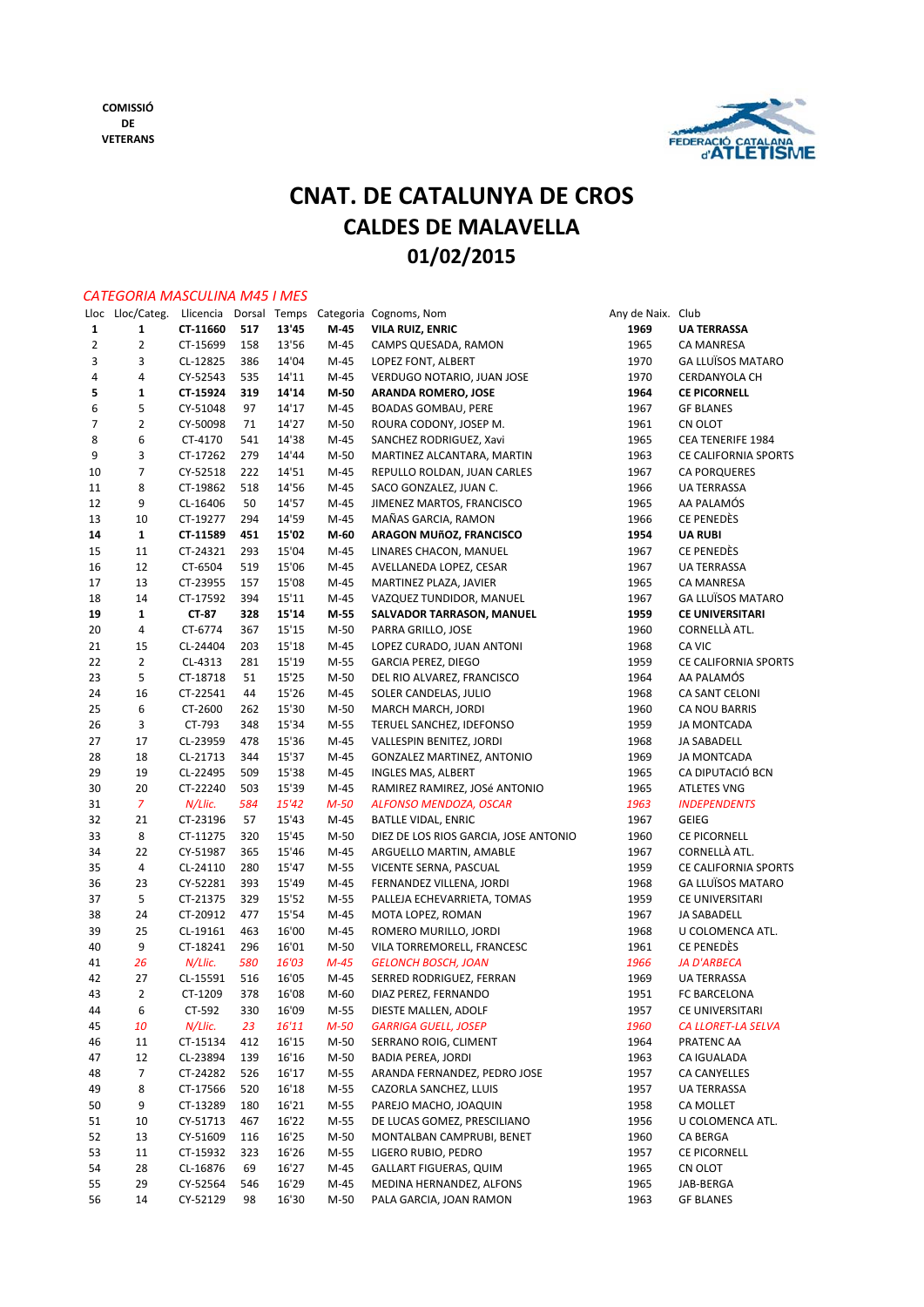| 57  | 15             | CT-15924 | 318 | 16'34 | $M-50$ | ARANDA ROMERO, SANTIAGO          | 1962 | CE PICORNELL             |
|-----|----------------|----------|-----|-------|--------|----------------------------------|------|--------------------------|
| 58  | 30             | CT-23334 | 396 | 16'35 | $M-45$ | SANZ COCA, JUAN PEDRO            | 1967 | <b>GA LLUÏSOS MATARO</b> |
| 59  | 12             | CT-23972 | 272 | 16'37 | M-55   | GUTIERREZ GOMEZ, VICTORIANO      | 1955 | CA NOU BARRIS            |
| 60  | 16             | CL-19963 | 266 | 16'44 | $M-50$ | HERNANDEZ TARDIO, JAUME          | 1962 | CA NOU BARRIS            |
| 61  | 13             | CL-15025 | 326 | 16'46 | M-55   | TORRES MARTIN, JUAN LUIS         | 1958 | CE PICORNELL             |
| 62  | 3              | CT-19301 | 163 | 16'48 | $M-60$ | QUEVEDO GARCIA, JOSEP            | 1954 | CA MANRESA               |
| 63  | 31             | CY-52428 | 343 | 16'52 | $M-45$ | MUÑOZ HERNANDEZ, JUAN JOSE       | 1969 | JA MONTCADA              |
| 64  | 17             | CT-4324  | 263 | 16'56 | $M-50$ | HITA LORCA, TOMÁS                | 1961 | CA NOU BARRIS            |
| 65  | 18             | CT-17583 | 413 | 16'58 | $M-50$ | ALCOCER ROCA, CARLOS             | 1964 | PRATENC AA               |
| 66  | 17             | CT-16252 | 267 | 16'59 | $M-50$ | VALVERDE MOYA, JOAN MIQUEL       | 1957 | CA NOU BARRIS            |
| 67  | 4              | CT-14347 | 414 | 17'01 | $M-60$ | NIETO DEL AGUILA, MIGUEL         | 1951 | PRATENC AA               |
| 68  | 32             | CL-19788 | 508 | 17'02 | M-45   | JUSTICIA JUSTICIA, FRANCISCO     | 1968 | CA DIPUTACIÓ BCN         |
| 69  | 14             | CY-52633 | 505 | 17'13 | M-55   | MUñOZ GALLEGO, DIEGO             | 1958 | <b>ATLETES VNG</b>       |
| 70  | 15             | CT-21818 | 58  | 17'14 | M-55   | ALFONSO ESTEVEZ, XAVIER          | 1955 | <b>GEIEG</b>             |
| 71  | 33             | CL-21459 | 313 | 17'15 | $M-45$ | PEREZ GARCIA, JORDI              | 1966 | CE PICORNELL             |
| 72  | 16             | CT-2826  | 24  | 17'16 |        |                                  | 1955 | CA LLORET-LA SELVA       |
|     |                |          |     |       | M-55   | MORAGAS RECASENS, ISIDRE         |      |                          |
| 73  | 17             | CY-52578 | 368 | 17'17 | M-55   | <b>GUERRERO ALGARATE, TOMAS</b>  | 1957 | CORNELLÀ ATL.            |
| 74  | 18             | CT-17446 | 479 | 17'18 | M-55   | TRAVER SEGARRA, ANTONIO          | 1959 | JA SABADELL              |
| 75  | 34             | CY-52233 | 108 | 17'22 | M-45   | FERRER FERNANDEZ, VICENÇ         | 1968 | INDEPENDENTS             |
| 76  | 35             | CY-52179 | 345 | 17'29 | $M-45$ | CARRERAS MOLINA, SERGI           | 1967 | <b>JA MONTCADA</b>       |
| 77  | 19             | CT-6081  | 162 | 17'31 | $M-50$ | AGUILANIEDO GONELL, JORDI        | 1963 | <b>CA MANRESA</b>        |
| 78  | 19             | CY-51508 | 402 | 17'33 | M-55   | CASTRO NOTARIO, JOSE             | 1956 | <b>GA LLUÏSOS MATARO</b> |
| 79  | 20             | CT-7335  | 192 | 17'38 | M-55   | BAYE NADAL, JOAN                 | 1955 | GIRONA COSTA BRAVA-CAP   |
| 80  | 5              | CT-19112 | 271 | 17'41 | $M-60$ | INES BARRIOS, EDUARDO            | 1954 | CA NOU BARRIS            |
| 81  | 21             | CY-50507 | 566 | 17'49 | M-55   | MONTSERRAT ARRUFAT, JOSE LUIS    | 1956 | CA RUNNING               |
| 82  | $\mathbf{1}$   | CT-20789 | 579 | 17'56 | M-70   | <b>VALLEJO PRIETO, EUFEMIO</b>   | 1942 | LLEIDA UA                |
| 83  | 36             | CL-8218  | 101 | 18'01 | $M-45$ | JIMENEZ VAZQUEZ, AGUSTI          | 1967 | CA OLOT-TERRA DE VOLCANS |
| 84  | 37             | CY-52279 | 231 | 18'02 | $M-45$ | GARCIA FERNANDEZ, JAVIER         | 1967 | CA VILADECANS            |
| 85  | 38             | CT-10068 | 258 | 18'04 | $M-45$ | GONZALEZ GAMEZ, MIGUEL ANGEL     | 1965 | CA NOU BARRIS            |
| 86  | 20             | CY-51404 | 47  | 18'07 | $M-50$ | <b>BADOSA TRAFACH, MIQUEL</b>    | 1960 | CA PESCALLUNES           |
| 87  | 22             | CY-50954 | 466 | 18'11 | M-55   | IBAñEZ MARTINEZ, RICARDO         | 1956 | U COLOMENCA ATL.         |
| 88  | $\mathbf{1}$   | CL-17733 | 181 | 18'16 | M-65   | PRIETO CALZON, JOSE              | 1948 | <b>CA MOLLET</b>         |
| 89  | 21             | CL-24412 | 411 | 18'17 | $M-50$ | MONFERRER TENA, JOAN ANTONI      | 1961 | PRATENC AA               |
| 90  | 39             | CL-21382 | 314 | 18'26 | $M-45$ | MANGAS CABALLERO, ANTONIO        | 1965 | CE PICORNELL             |
| 91  | 40             | CL-22700 | 449 | 18'30 | $M-45$ | MARTOS SIERRA, JOSE LUIS         | 1967 | <b>UA BARBERA</b>        |
| 92  | 23             | CY-52557 | 465 | 18'32 | M-55   | PEñA RODRIGUEZ, ANGEL            | 1959 | U COLOMENCA ATL.         |
| 93  | 24             | CT-17935 | 401 | 18'42 | M-55   | ARTIGAS LLORET, ALBERT           | 1955 | <b>GA LLUÏSOS MATARO</b> |
| 94  | 6              | CL-10596 | 510 | 18'50 | $M-60$ | ROMERO ALMENARA, ANTONIO         | 1952 | CA DIPUTACIÓ BCN         |
| 95  | 25             | CY-52632 | 506 | 18'51 | M-55   | DIAZ RUFACO, GONÇAL              | 1959 | <b>ATLETES VNG</b>       |
| 96  | $\overline{7}$ | CY-51578 | 109 | 18'52 | $M-60$ |                                  | 1953 | INDEPENDENTS             |
|     | $\overline{2}$ |          |     | 18'53 |        | SOLE SANCHEZ, VICENÇ             | 1947 |                          |
| 97  |                | CT-7683  | 399 |       | M-65   | PEREZ HERNANDEZ, PRUDENCIO       |      | <b>GA LLUÏSOS MATARO</b> |
| 98  | 22             | CY-52138 | 346 | 18'56 | M-50   | SANCHEZ LOPEZ, EMILIO            | 1961 | <b>JA MONTCADA</b>       |
| 99  | 3              | CT-18206 | 164 | 19'03 | M-65   | COMAS CLOSAS, JOSEP              | 1949 | CA MANRESA               |
| 100 | 26             | N/Llic.  | 111 | 19'07 | $M-55$ | <b>PILI, GIORGIO</b>             | 1958 | <b>INDEPENDENTS</b>      |
| 101 | 27             | CL-19024 | 400 | 19'10 | M-55   | PELEGRI ALTARRIBA, JORDI         | 1956 | GA LLUÏSOS MATARO        |
| 102 | 28             | N/Llic.  | 512 | 19'11 | $M-55$ | SALOM DE SOJO, JOSEP             | 1959 | <b>CA DIPUTACIÓ BCN</b>  |
| 103 | 41             | CT-14365 | 395 | 19'12 | M-45   | AVILES ALEJOS, FRANCISCO JAVIER  | 1968 | <b>GA LLUÏSOS MATARO</b> |
| 104 | $\overline{2}$ | CT-15071 | 268 | 19'14 | M-70   | MUNICIO GARCIA, NICOLAU          | 1943 | CA NOU BARRIS            |
| 105 | 42             | CL-21199 | 586 | 19'16 | M-45   | ROS AGUSTI, SALVADOR             | 1965 | CA LLORET-LA SELVA       |
| 106 | 29             | CY-52395 | 324 | 19'24 | M-55   | SANCHEZ PAGO, FERNANDO           | 1959 | CE PICORNELL             |
| 107 | 23             | CY-52520 | 160 | 19'33 | $M-50$ | PUJOL DOMENE, PERE               | 1961 | CA MANRESA               |
| 108 | 30             | CT-13173 | 26  | 19'38 | M-55   | PAREJA SANCHEZ, FRANCISCO        | 1955 | CA LLORET-LA SELVA       |
| 109 | 3              | CT-7537  | 480 | 19'46 | M-70   | MAS CARDONA, JOAQUIM             | 1943 | JA SABADELL              |
| 110 | 8              | N/Llic.  | 110 | 19'54 | M-60   | <b>GUIJARRO RIFATERRA, ANGEL</b> | 1951 | <b>INDEPENDENTS</b>      |
| 111 | 4              | CT-17144 | 327 | 20'26 | M-70   | MARTINEZ RUBIO, JUAN             | 1943 | <b>CE PICORNELL</b>      |
| 112 | 5              | CT-3224  | 165 | 20'27 | M-70   | PERRAMON PUIG, JOSEP             | 1941 | CA MANRESA               |
| 113 | 6              | N/Llic.  | 583 | 22'59 | M-70   | REPULLO PIEDRA, JOSEP MARIA      | 1940 | <b>INDEPENDENTS</b>      |
| 114 | 31             | CY-52155 | 504 | 24'19 | M-55   | LOBO PAREJO, PACO                | 1956 | <b>ATLETES VNG</b>       |
| 115 | $\mathbf{1}$   | CT-3959  | 25  | 24'28 | M-75   | SITJA AGUYE, JOSEP               | 1937 | CA LLORET-LA SELVA       |
|     |                |          |     |       |        |                                  |      |                          |

| 12                | <b><i>CE PICORNELL</i></b>   |
|-------------------|------------------------------|
| 7                 | <b>GA LLUÏSOS MATARO</b>     |
| 5                 | CA NOU BARRIS                |
| 12                | CA NOU BARRIS                |
| 8                 | <b><i>CE PICORNELL</i></b>   |
| 4                 | <b>CA MANRESA</b>            |
| 9                 | <b>JA MONTCADA</b>           |
| $\mathbf 1$       | CA NOU BARRIS                |
| 4                 | PRATENC AA                   |
| 7                 | <b>CA NOU BARRIS</b>         |
| $\mathbf 1$       | PRATENC AA                   |
| 8                 | CA DIPUTACIÓ BCN             |
| 8                 | <b>ATLETES VNG</b>           |
| 5                 | GEIEG                        |
|                   |                              |
| 6                 | CE PICORNELL                 |
| 5                 | CA LLORET-LA SELVA           |
| 7                 | CORNELLÀ ATL.                |
| 9                 | JA SABADELL                  |
| 8                 | <b>INDEPENDENTS</b>          |
| 7                 | <b>JA MONTCADA</b>           |
| З                 | <b>CA MANRESA</b>            |
| 6                 | <b>GA LLUÏSOS MATARO</b>     |
| 5                 | <b>GIRONA COSTA BRAVA-CA</b> |
| 4                 | <b>CA NOU BARRIS</b>         |
| 6                 | <b>CA RUNNING</b>            |
| $\mathbf{2}$      | LLEIDA UA                    |
| 7                 | CA OLOT-TERRA DE VOLCA       |
| 7                 | CA VILADECANS                |
| 5                 | <b>CA NOU BARRIS</b>         |
| i0                | CA PESCALLUNES               |
| 6                 | U COLOMENCA ATL.             |
| 8                 | CA MOLLET                    |
| $\overline{1}$    | PRATENC AA                   |
| 5                 | CE PICORNELL                 |
| 7                 | UA BARBERA                   |
| 9                 | U COLOMENCA ATL.             |
| 5                 | <b>GA LLUÏSOS MATARO</b>     |
| $\overline{2}$    |                              |
|                   | CA DIPUTACIÓ BCN             |
| 9                 | <b>ATLETES VNG</b>           |
| З                 | <b>INDEPENDENTS</b>          |
| 7                 | <b>GA LLUÏSOS MATARO</b>     |
| $\mathbf 1$       | <b>JA MONTCADA</b>           |
| 9                 | <b>CA MANRESA</b>            |
| 8                 | <b>INDEPENDENTS</b>          |
| 6                 | <b>GA LLUÏSOS MATARO</b>     |
| 9                 | <b>CA DIPUTACIÓ BCN</b>      |
| 8                 | <b>GA LLUÏSOS MATARO</b>     |
| 3                 | CA NOU BARRIS                |
| 5                 | CA LLORET-LA SELVA           |
| 9                 | CE PICORNELL                 |
| $\mathbf 1$       | <b>CA MANRESA</b>            |
| 5                 | CA LLORET-LA SELVA           |
| 3                 | JA SABADELL                  |
| 1                 | <b>INDEPENDENTS</b>          |
| 3                 | <b>CE PICORNELL</b>          |
| $\cdot\mathbf{1}$ | <b>CA MANRESA</b>            |
| 0                 | <b>INDEPENDENTS</b>          |
| 6                 | <b>ATLETES VNG</b>           |
| 7                 | <b>CA LLORET-LA SELVA</b>    |
|                   |                              |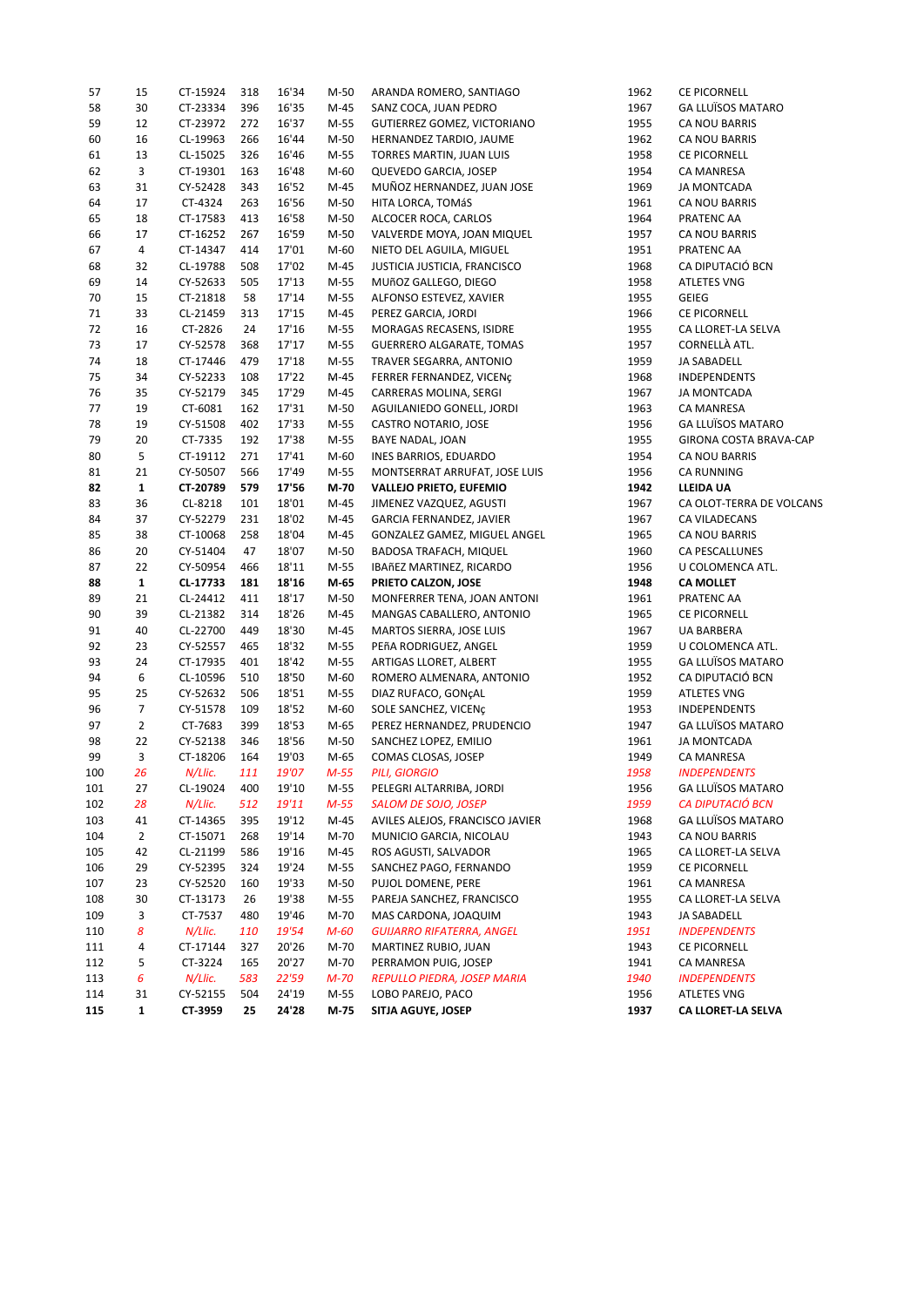

# **CNAT. DE CATALUNYA DE CROS CALDES DE MALAVELLA 01/02/2015**

| Lloc           | Llicencia       | Dorsal     | Temps |        | Categoria Cognoms, Nom                | Any de Naix. Club |                      |
|----------------|-----------------|------------|-------|--------|---------------------------------------|-------------------|----------------------|
| $W-35$         |                 |            |       |        |                                       |                   |                      |
| $\mathbf{1}$   | <b>CT-21409</b> | 282        | 16'19 | $W-35$ | <b>ESPARZA CHAVEZ, CLARA ANGELICA</b> | 1977              | <b>CE MONTORNÈS</b>  |
| $\overline{2}$ | CT-16731        | 551        | 16'23 | $W-35$ | <b>PRESCOLI PACHECO, SARA</b>         | 1977              | <b>CA OLESA</b>      |
| 3              | <b>CT-20345</b> | <b>117</b> | 16'36 | $W-35$ | <b>BORGET RUIDIAZ, NIDIA ZULMA</b>    | 1978              | <b>CA GRANOLLERS</b> |
| 4              | CT-24210        | 284        | 16'42 | $W-35$ | REBOLLAL FERNANDEZ, LAURA             | 1979              | CE MONTORNÈS         |
| 5              | CT-24341        | 196        | 18'05 | $W-35$ | ZAPATA MAS, MARISA                    | 1979              | CA VIC               |
| 6              | CT-21045        | 434        | 18'29 | $W-35$ | BENAVENTE CHIMENO, ESTER              | 1978              | <b>UA BARBERA</b>    |
| 7              | CT-22600        | 246        | 18'39 | $W-35$ | PEÑA GOMEZ, SONIA                     | 1977              | <b>CA NOU BARRIS</b> |
| 8              | CT-23330        | 283        | 18'56 | W-35   | CEDILLO COSTA, SILVIA                 | 1978              | CE MONTORNÈS         |
| 9              | CY-52635        | 501        | 19'02 | $W-35$ | RIOS TORQUET, LAURA ESTHER            | 1976              | <b>ATLETES VNG</b>   |
| 10             | CT-21405        | 245        | 19'06 | W-35   | CABANAS GONZALEZ, AROHA               | 1977              | <b>CA NOU BARRIS</b> |
| 11             | CY-52393        | 304        | 21'44 | $W-35$ | PAMPLONA SERRANO, IRENE               | 1977              | <b>CE PICORNELL</b>  |
| 12             | $CL-633$        | 305        | 22'09 | $W-35$ | <b>GARCIA GONZALEZ, MONICA</b>        | 1978              | <b>CE PICORNELL</b>  |

**W‐40**

| $\mathbf{1}$   | CL-21056 | 458 |            | 15'20 W-40 | <b>CARAZO ARGEMI, MONTSERRAT</b> | <b>1973</b> | <b>U COLOMENCA ATL.</b>  |
|----------------|----------|-----|------------|------------|----------------------------------|-------------|--------------------------|
| $\overline{2}$ | CT-19997 | 289 |            | 16'43 W-40 | <b>MENENDEZ SUAREZ, CAROLINA</b> | 1973        | <b>CE PENEDÈS</b>        |
| 3              | CT-17460 | 251 | 16'44 W-40 |            | <b>ALVAREZ RUBIO, OLGA</b>       | 1970        | <b>CA NOU BARRIS</b>     |
| 4              | CT-22140 | 563 | 16'57      | $W-40$     | GAJETE GUSANO, MARIA JOSE        | 1971        | <b>CA SANT BOI</b>       |
| 5              | CT-16557 | 430 | 17'13      | $W-40$     | SANCHEZ DOÑA, SANDRA             | 1974        | SLOP.CAT SABADELL        |
| 6              | CT-18921 | 359 | 17'27      | $W-40$     | <b>GIRONES BAUSA, SILVIA</b>     | 1970        | CORNELLÀ ATL.            |
| 7              | CT-18117 | 432 | 17'39      | $W-40$     | OLIVAN MORENO, ISABEL            | 1971        | SLOP.CAT SABADELL        |
| 8              | CT-13197 | 577 | 17'43      | $W-40$     | HUGAS BOLDU, NATALIA             | 1971        | LLEIDA UA                |
| 9              | CT-20411 | 408 | 18'12      | $W-40$     | ZARAGOZA SAEZ, ESMERALDA         | 1972        | MARTORELL ATL. CLUB      |
| 10             | CY-52199 | 107 | 18'40      | $W-40$     | PLANAS FERRER, OLGA              | 1971        | <b>INDEPENDENTS</b>      |
| 11             | CT-19350 | 431 | 18'46      | $W-40$     | MONTOSA NARVAEZ, ESTHER          | 1974        | <b>SLOP.CAT SABADELL</b> |
| 12             | CL-24407 | 576 | 18'49      | $W-40$     | PASCUAL GARCIA, ISABEL           | 1974        | LLEIDA UA                |
| 13             | CL-19723 | 442 | 19'30      | $W-40$     | LONDRES FERNANDEZ, ISABEL        | 1971        | <b>UA BARBERA</b>        |
| 14             | CT-22806 | 384 | 19'52      | $W-40$     | RIERA RUEDA, EVA                 | 1973        | <b>GA LLUÏSOS MATARO</b> |
| 15             | CL-24406 | 575 | 20'35      | $W-40$     | MARTINEZ SERRANO, JOANA          | 1974        | LLEIDA UA                |
| 16             | CL-24182 | 252 | 22'39      | $W-40$     | BENAVENTE JIMENEZ, MARIA ANGELS  | 1973        | <b>CA NOU BARRIS</b>     |

#### **W‐45**

| $\mathbf{1}$ | <b>CT-19252</b> | 547 | 15'22 W-45 |            | <b>CAMPS GALI, MARTA</b>      | 1970 | <b>BARCELONA ATL.</b>    |
|--------------|-----------------|-----|------------|------------|-------------------------------|------|--------------------------|
|              | CT-1897         | 202 |            | 16'39 W-45 | <b>GARCIA RUS, ENCARNA</b>    | 1966 | <b>CA VIC</b>            |
| 3            | <b>CT-21918</b> | 85  |            | 16'45 W-45 | <b>MARTINEZ BENITEZ, ANNA</b> | 1967 | <b>CN BANYOLES</b>       |
| 4            | CT-21079        | 433 | 17'53      | $W-45$     | RAMIREZ PRAT, NURIA           | 1969 | SLOP.CAT SABADELL        |
|              | CT-17952        | 578 | 18'33      | $W-45$     | MIRO CUGAT, ANGELINA          | 1966 | LLEIDA UA                |
| 6            | CT-17043        | 391 | 18'48      | $W-45$     | FIDALGO ALVAREZ, ANA ESTHER   | 1969 | <b>GA LLUÏSOS MATARO</b> |
|              | CY-52640        | 389 | 19'11      | $W-45$     | DOMINGUEZ RUIZ, BEATRIZ       | 1965 | <b>GA LLUÏSOS MATARO</b> |
| 8            | CL-21860        | 447 | 19'28      | $W-45$     | <b>GRACIA LOTE, MERCEDES</b>  | 1969 | <b>UA BARBERA</b>        |
| 9            | CY-52527        | 312 | 19'34      | $W-45$     | DOMINGUEZ MARTI, SILVIA       | 1969 | <b>CE PICORNELL</b>      |
| 10           | CT-22747        | 390 | 20'01      | $W-45$     | OLLER SOLER, XANTAL           | 1968 | <b>GA LLUÏSOS MATARO</b> |

| v | ×<br>۰.<br>۰. |
|---|---------------|
|---|---------------|

| CT-19739 366 18'50 W-50 |     |       |      | <b>QUISPE VALENCIA, NANCY NENA</b>               |      | 1964 CORNELLÀ ATL.    |
|-------------------------|-----|-------|------|--------------------------------------------------|------|-----------------------|
| CL-21012 556 19'16 W-50 |     |       |      | <b>LUQUE MARTIN, MARIA MERCEDES</b>              | 1964 | <b>CA OLESA</b>       |
|                         |     |       |      | 3 CT-21101 548 20'51 W-50 YUSTE YUSTE, ANA MARIA |      | 1961 BARCELONA ATL.   |
| CY-52575                | 376 | 22'48 | W-50 | PUENTES ZAMORA, YOLANDA                          | 1960 | CIESC DOMINGO CATALAN |
| CT-12409                | 295 | 99'02 | W-50 | MOLERO PEREZ, MARI PAZ                           | 1962 | CE PENEDÈS            |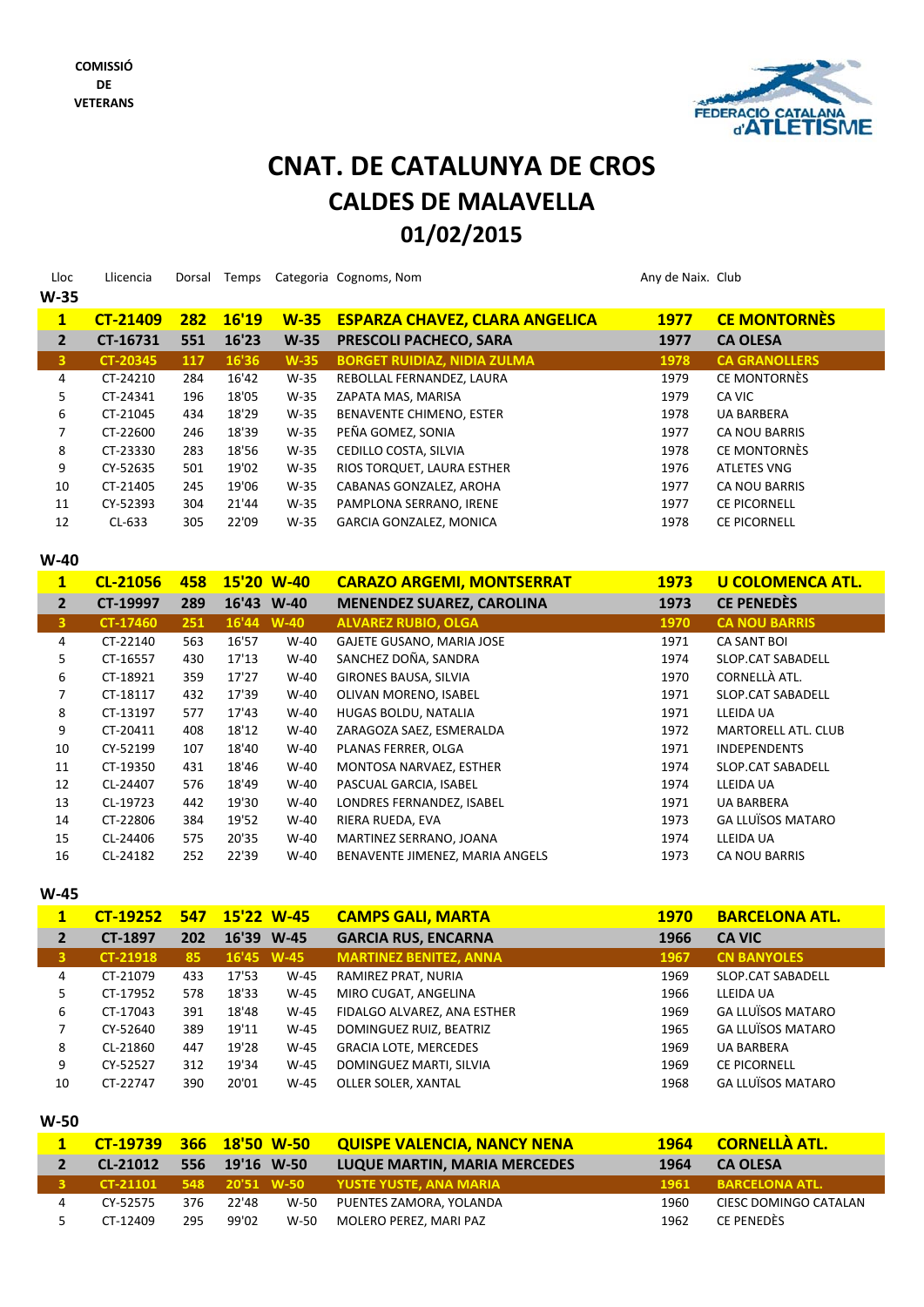|        | CT-23243 259 18'21 W-55 |     |                |      | <b>MOLLER PARERA, MERCEDES</b>     | <b>1958</b> | <b>CA NOU BARRIS</b> |
|--------|-------------------------|-----|----------------|------|------------------------------------|-------------|----------------------|
|        | CL-19522                | 261 | 18'53 W-55     |      | <b>MOSCOSO REGA, MARIA JOSE</b>    | 1959        | <b>CA NOU BARRIS</b> |
|        | <b>CT-23052</b>         | 494 | 20'05 W-55     |      | <b>MUÑOZ VICO, PAQUI</b>           | 1959        | <b>UGE BADALONA</b>  |
| 4      | CT-7486                 | 316 | 21'09          | W-55 | <b>BUSQUETS FUSTER, MARIA ROSA</b> | 1956        | <b>CE PICORNELL</b>  |
| $W-60$ |                         |     |                |      |                                    |             |                      |
|        | <b>CL-1511</b>          |     | 538 99'01 W-60 |      | <b>CLAVERO SANCHEZ, MONTSERRAT</b> | <b>1953</b> | <b>CN REUS PLOMS</b> |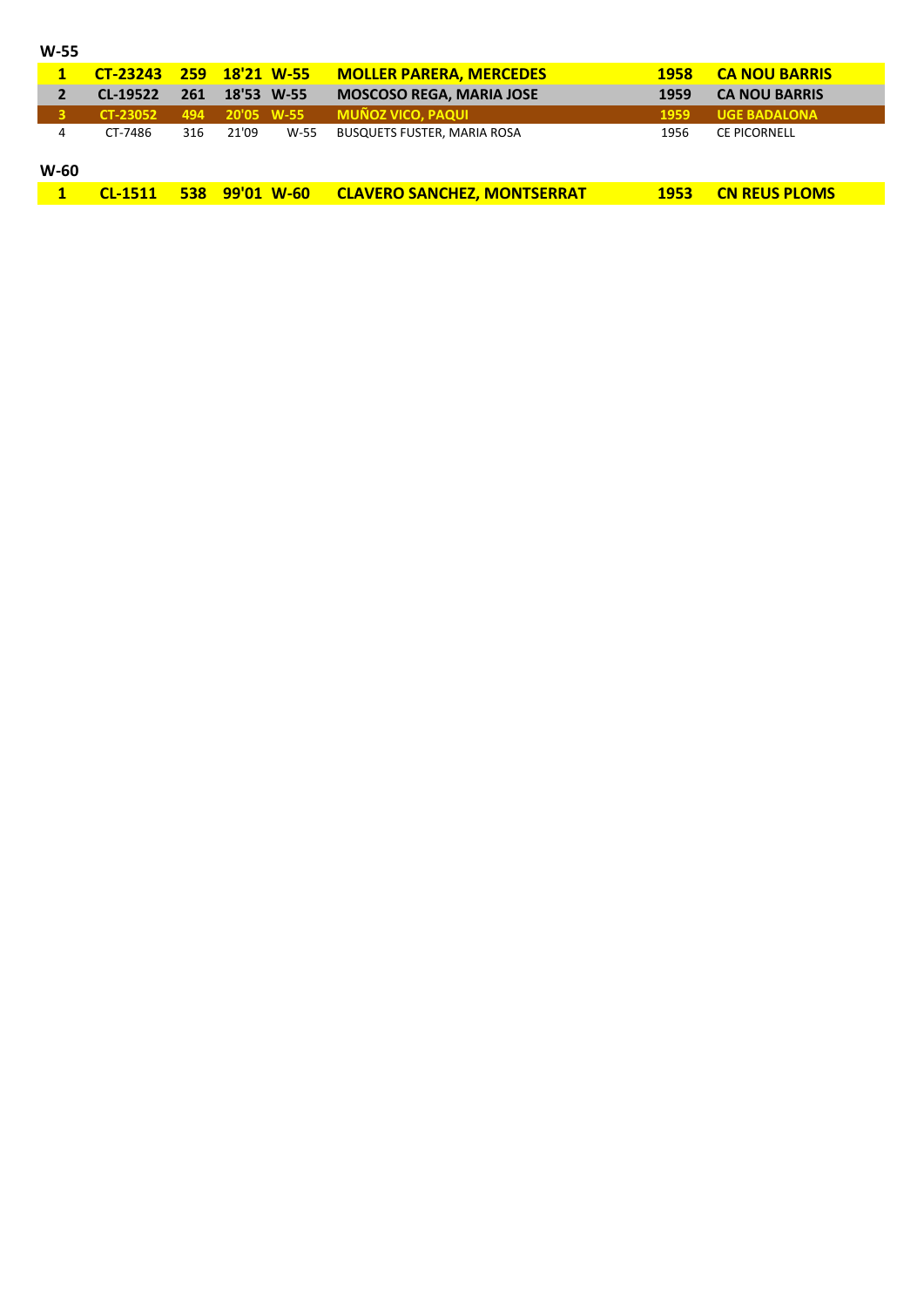

# **01/02/2015 CNAT. DE CATALUNYA DE CROS CALDES DE MALAVELLA**

| Lloc                    | Llicencia  | Dorsal     |       |        | Temps Categoria Cognoms, Nom   | Any de Naix. Club |                          |  |  |
|-------------------------|------------|------------|-------|--------|--------------------------------|-------------------|--------------------------|--|--|
| $M-35$                  |            |            |       |        |                                |                   |                          |  |  |
|                         | 1 CT-15218 | <b>285</b> | 18'34 | $M-35$ | <b>RESINA SANCHEZ, ELIAS</b>   | <b>1975</b>       | <b>CE MONTORNÈS</b>      |  |  |
| $\overline{2}$          | CT-22024   | 514        | 18'41 | $M-35$ | <b>HARBIL, LAHCEN</b>          | 1976              | <b>UA TERRASSA</b>       |  |  |
| $\overline{\mathbf{3}}$ | CT-21816   | 55         | 18'45 | $M-35$ | <b>MARTIN GUIL, LLUIS FCO.</b> | 1979              | <b>GEIEG</b>             |  |  |
| 4                       | CT-21625   | 197        | 18'57 | $M-35$ | BORDALLO ROVIRA, DANIEL        | 1979              | CA VIC                   |  |  |
| 5                       | CT-12397   | 49         | 19'00 | $M-35$ | QUINTANA LERIA, JAUME          | 1979              | AA PALAMÓS               |  |  |
| 6                       | CT-18995   | 522        | 19'05 | $M-35$ | GARCIA MENDOZA, JUAN MANUEL    | 1980              | <b>CA CANYELLES</b>      |  |  |
| 7                       | CT-24055   | 358        | 19'19 | $M-35$ | <b>ESTEVEZ LOPEZ, REYES</b>    | 1976              | CORNELLÀ ATL.            |  |  |
| 8                       | CL-23928   | 221        | 19'20 | $M-35$ | MOYA RAMON, DAVID              | 1976              | CA LA SANSI              |  |  |
| 9                       | CL-22611   | 67         | 19'22 | $M-35$ | <b>BOSCH MASOLIVER, FERRAN</b> | 1977              | CN OLOT                  |  |  |
| 10                      | CL-22984   | 440        | 19'24 | $M-35$ | SUAREZ BOLAÑOS, MARIO          | 1977              | <b>UA BARBERA</b>        |  |  |
| 11                      | CL-21598   | 527        | 19'25 | $M-35$ | RODRIGUEZ FERNANDEZ, CESAR     | 1977              | CA GAVÀ                  |  |  |
| 12                      | CY-52289   | 532        | 19'35 | $M-35$ | BONA CARNEROS, RUBÉN           | 1977              | CERDANYOLA CH            |  |  |
| 13                      | CT-22131   | 287        | 19'37 | $M-35$ | <b>BARRIO LORES, RUBEN</b>     | 1977              | CE PENEDÈS               |  |  |
| 14                      | CT-20121   | 441        | 19'42 | $M-35$ | GALLEGO ARREDONDO, DAVID       | 1977              | <b>UA BARBERA</b>        |  |  |
| 15                      | CL-24102   | 176        | 19'50 | $M-35$ | HUERGA PABLOS, ANTONIO         | 1976              | CA MOLLET                |  |  |
| 16                      | CT-11653   | 513        | 19'59 | $M-35$ | MARTINEZ MIRALLES, MARC        | 1976              | <b>UA TERRASSA</b>       |  |  |
| 17                      | CL-7780    | 198        | 20'07 | $M-35$ | PARAREDA NADEU, JORDI          | 1979              | CA VIC                   |  |  |
| 18                      | CL-24019   | 249        | 20'17 | $M-35$ | <b>BRULL PRATS, VÍCTOR</b>     | 1977              | <b>CA NOU BARRIS</b>     |  |  |
| 19                      | CL-18866   | 248        | 20'18 | $M-35$ | GARCIA ANTA, JESúS             | 1976              | <b>CA NOU BARRIS</b>     |  |  |
| 20                      | CT-19969   | 455        | 20'21 | $M-35$ | LIGORIT LEON, JORDI            | 1975              | U COLOMENCA ATL.         |  |  |
| 21                      | CY-52289   | 531        | 20'35 | $M-35$ | <b>BONA CARNEROS, HUGO</b>     | 1976              | <b>CERDANYOLA CH</b>     |  |  |
| 22                      | CT-22594   | 308        | 20'38 | $M-35$ | <b>BARCELLA, ROBERTO</b>       | 1978              | <b>CE PICORNELL</b>      |  |  |
| 23                      | CL-22592   | 100        | 20'48 | $M-35$ | REIXACH COMINO, ALBERT         | 1976              | CA OLOT-TERRA DE VOLCANS |  |  |
| 24                      | CL-23693   | 306        | 20'55 | $M-35$ | PAPASEIT MORENO, JOAN          | 1979              | <b>CE PICORNELL</b>      |  |  |
| 25                      | CT-20119   | 454        | 21'04 | $M-35$ | ARENAS CABRERA, JAVIER         | 1977              | U COLOMENCA ATL.         |  |  |
| 26                      | CY-52291   | 530        | 21'07 | $M-35$ | LINARES HERNÁNDEZ, JORDI       | 1977              | CERDANYOLA CH            |  |  |
| 27                      | CT-20711   | 105        | 21'13 | $M-35$ | LOPEZ SANTOS, BRUNO            | 1975              | <b>INDEPENDENTS</b>      |  |  |
| 28                      | CL-21870   | 437        | 21'16 | $M-40$ | ABAD ROMEDA, VICTOR            | 1977              | <b>UA BARBERA</b>        |  |  |
| 29                      | CL-24139   | 407        | 21'28 | $M-35$ | HERNANDEZ MATAS, JOSE ANTONIO  | 1977              | MARTORELL ATL.           |  |  |
| 30                      | CL-22596   | 307        | 21'45 | $M-35$ | <b>TORRENT AHN, ROGER</b>      | 1976              | <b>CE PICORNELL</b>      |  |  |
| 31                      | CY-52521   | 82         | 22'06 | $M-35$ | PLANAS MAYOLAS, RAFEL          | 1975              | <b>CN BANYOLES</b>       |  |  |
| 32                      | CL-15078   | 277        | 22'52 | $M-35$ | ESPEJO ALGUACIL, CARLOS        | 1975              | CE CALIFORNIA SPORTS     |  |  |
| 33                      | CY-52509   | 588        | 22'55 | $M-35$ | ALAMINOS ALAMINOS, SERGI       | 1976              | AA PALAMÓS               |  |  |
| 34                      | CY-52046   | 99         | 23'24 | $M-35$ | MONTES CAPDEVILA, ANDREU       | 1978              | CA OLOT-TERRA DE VOLCANS |  |  |
| 35                      | CL-15253   | 250        | 24'10 | $M-35$ | OCHOA VENEGAS, PABLO           | 1979              | CA NOU BARRIS            |  |  |
| 36                      | CT-21587   | 118        | 25'06 | $M-35$ | DANIELUK SCOTTO, CARLOS MATIAS | 1978              | <b>CA GRANOLLERS</b>     |  |  |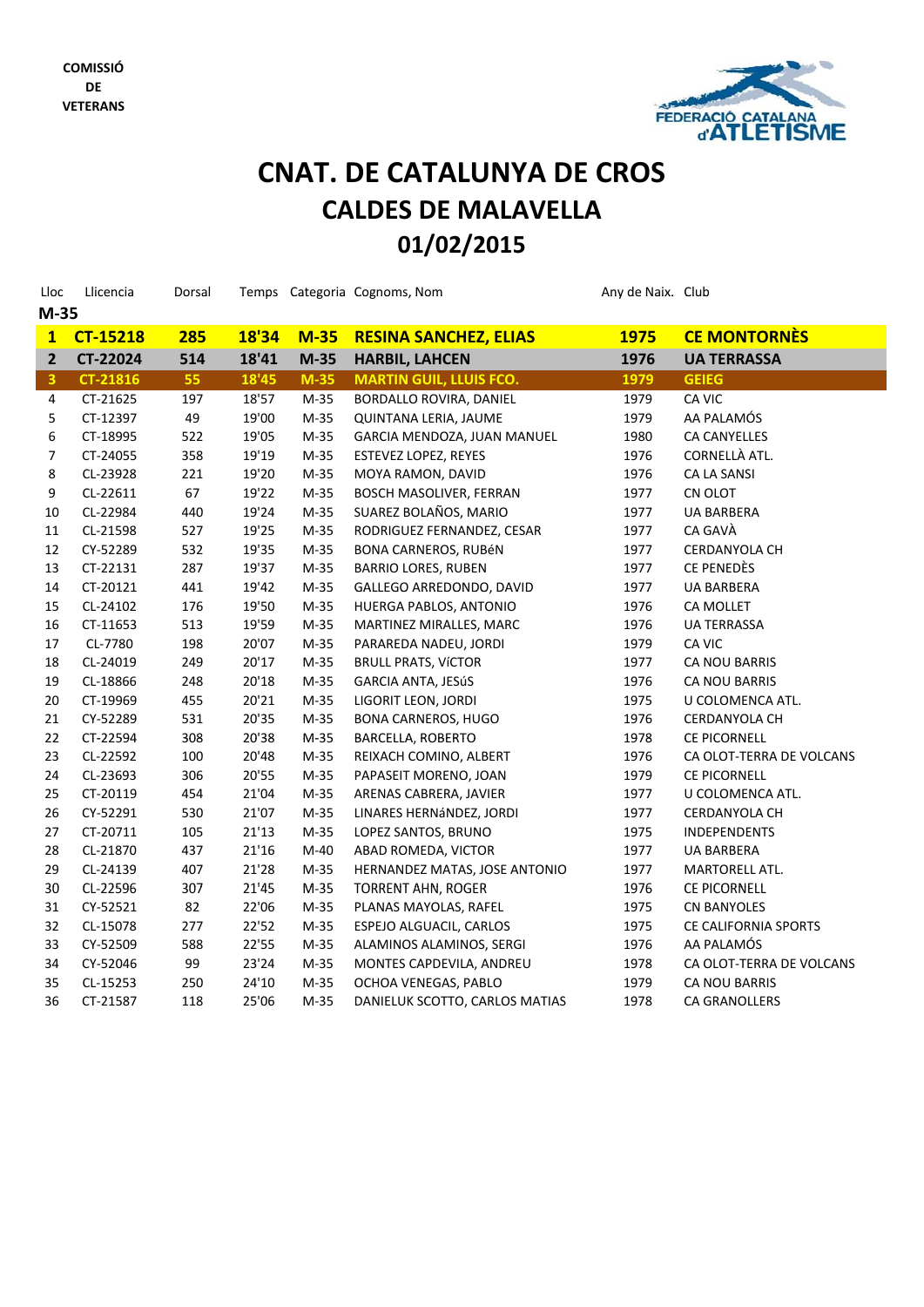|  | ×<br>۰. |
|--|---------|
|--|---------|

| $\overline{\mathbf{1}}$ | CL-10074        | 278 | 18'28 | $M-40$ | <b>DOMINGO SOLER, JAUME</b>      | <b>1974</b> | <b>CE CALIFORNIA SPORTS</b> |
|-------------------------|-----------------|-----|-------|--------|----------------------------------|-------------|-----------------------------|
| $\overline{2}$          | CT-17585        | 43  | 18'54 | $M-40$ | <b>SENAR SANCHEZ, RAMON</b>      | 1972        | <b>CA SANT CELONI</b>       |
| $\overline{\mathbf{3}}$ | <b>CT-21242</b> | 567 | 18'58 | $M-40$ | <b>VALLE MORALES, JUAN JESUS</b> | 1973        | <b>LA CEREZAL TEAM</b>      |
| 4                       | CT-3271         | 201 | 19'01 | $M-40$ | MARSOL FONT, DAVID               | 1970        | CA VIC                      |
| 5                       | CT-18245        | 523 | 19'06 | $M-40$ | PEñA CORTES, VICTOR              | 1973        | <b>CA CANYELLES</b>         |
| 6                       | CT-19960        | 153 | 19'08 | M-40   | OLIVARES CODINA, GERARD          | 1972        | <b>CA MANRESA</b>           |
| 7                       | CT-16567        | 199 | 19'15 | $M-40$ | FRANCOME GUTIERREZ, DAVID        | 1972        | CA VIC                      |
| 8                       | CY-52544        | 534 | 19'17 | $M-40$ | CASTELLANO TORRICO, FRANCISCO    | 1971        | CERDANYOLA CH               |
| 9                       | CT-18429        | 385 | 19'28 | $M-40$ | NABI MAITI, ABDELKADER           | 1970        | GA LLUÏSOS MATARÓ           |
| $10\,$                  | CT-2839         | 515 | 19'29 | $M-40$ | GONZALEZ USERO, CARLOS           | 1970        | <b>UA TERRASSA</b>          |
| $11\,$                  | CL-14993        | 418 | 19'44 | $M-40$ | <b>GARCIA SABIO, TONY</b>        | 1970        | RIPOLLET UA                 |
| 12                      | CL-21053        | 179 | 19'49 | $M-40$ | TORT MORENO, MARC                | 1971        | CA MOLLET                   |
| 13                      | CT-3327         | 255 | 19'57 | M-40   | IZABAL PORTULAS, JOAN            | 1974        | CA NOU BARRIS               |
| $14\,$                  | CT-21886        | 507 | 19'58 | $M-40$ | GARCIA GOMEZ, IñAQUI             | 1970        | CA DIPUTACIÓ BCN            |
| 15                      | CL-18445        | 178 | 20'05 | $M-40$ | OLIVE PI, LLUIS                  | 1972        | CA MOLLET                   |
| 16                      | CT-24001        | 150 | 20'14 | M-40   | <b>BALLUS TORRENTS, MARC</b>     | 1974        | <b>CA MANRESA</b>           |
| 17                      | CT-21545        | 292 | 20'19 | $M-40$ | CRUZ RONDA, DIEGO DAVID          | 1970        | CE PENEDÈS                  |
| 18                      | CL-16151        | 552 | 20'30 | $M-40$ | GONZáLEZ JIMéNEZ, JUAN           | 1974        | CA OLESA                    |
| 19                      | CT-22162        | 340 | 20'41 | $M-40$ | RAYA QUESADA, JUAN               | 1971        | <b>JOVENTUT</b>             |
| 20                      | CL-19756        | 291 | 21'18 | $M-40$ | ESTEBAN SOLE, VICTOR             | 1970        | CE PENEDÈS                  |
| 21                      | CY-51287        | 417 | 21'22 | $M-40$ | VALDIVIA SÁNCHEZ, ANTONIO        | 1971        | <b>RIPOLLET UA</b>          |
| 22                      | CL-23925        | 387 | 21'26 | $M-40$ | PLANAS ROY, JAUME                | 1971        | GA LLUÏSOS MATARÓ           |
| 23                      | CT-18197        | 460 | 21'33 | $M-40$ | MILLAN MARCO, SALVADOR           | 1971        | U COLOMENCA ATL.            |
| 24                      | CT-17323        | 290 | 21'40 | $M-40$ | SANTISTEBAN RONCERO, TONI        | 1972        | CE PENEDÈS                  |
| 25                      | CT-17880        | 363 | 21'44 | $M-40$ | ALVAREZ GORGOJO, DANIEL          | 1973        | CORNELLÀ ATL.               |
| 26                      | CT-24234        | 502 | 21'51 | M-40   | <b>FRAGOSO CARRION, VICTOR</b>   | 1973        | <b>ATLETES VNG</b>          |
| 27                      | CT-24107        | 256 | 21'52 | M-40   | <b>GONZALEZ FELIU, MIQUEL</b>    | 1974        | CA NOU BARRIS               |
| 28                      | CT-21398        | 361 | 21'53 | $M-40$ | FONT SANCHO, CARLES              | 1970        | CORNELLÀ ATL.               |
| 29                      | CT-21398        | 360 | 21'56 | $M-40$ | FONT SANCHO, QUIM                | 1970        | CORNELLÀ ATL.               |
| 30                      | CL-23771        | 119 | 22'08 | $M-40$ | BENITEZ MATA, MANUEL             | 1970        | <b>CA GRANOLLERS</b>        |
| 31                      | CT-4150         | 585 | 22'16 | $M-40$ | MASOLIVER VIDAL, XAVIER          | 1970        | <b>INDEPENDENTS</b>         |
| 32                      | CT-6751         | 416 | 22'20 | $M-40$ | GIL GIL, JOSÉ                    | 1971        | <b>RIPOLLET UA</b>          |
| 33                      | CL-21636        | 34  | 22'25 | $M-40$ | LACHKAR SAID, MOSTAFA            | 1971        | <b>CO FARNERS</b>           |
| 34                      | CL-18717        | 310 | 22'39 | $M-40$ | GONZALEZ CASTELLANOS, DANIEL     | 1974        | <b>CE PICORNELL</b>         |
| 35                      | CT-20845        | 409 | 23'33 | $M-40$ | <b>CINTO SABATE, SERGI</b>       | 1973        | MARTORELL ATL.              |
| 36                      | CL-21870        | 446 | 23'47 | $M-40$ | ABAD ROMERA, PEDRO JOSE          | 1971        | <b>UA BARBERA</b>           |
| 37                      | CY-52499        | 533 | 24'13 | $M-40$ | PASTOR MANZANO, XAVIER           | 1972        | <b>CERDANYOLA CH</b>        |
| 38                      | CY-52133        | 230 | 24'48 | M-40   | MARTINEZ PADILLA, JAVIER         | 1972        | CA VILADECANS               |
| 39                      | CL-18026        | 529 | 25'02 | M-40   | SIERRA NAVARRO, SERGI            | 1973        | CA GAVÀ                     |
| 40                      | CL-21880        | 22  | 22'28 | $M-40$ | SANCHEZ LOPEZ, JOAN              | 1971        | CA LLORET LA SELVA          |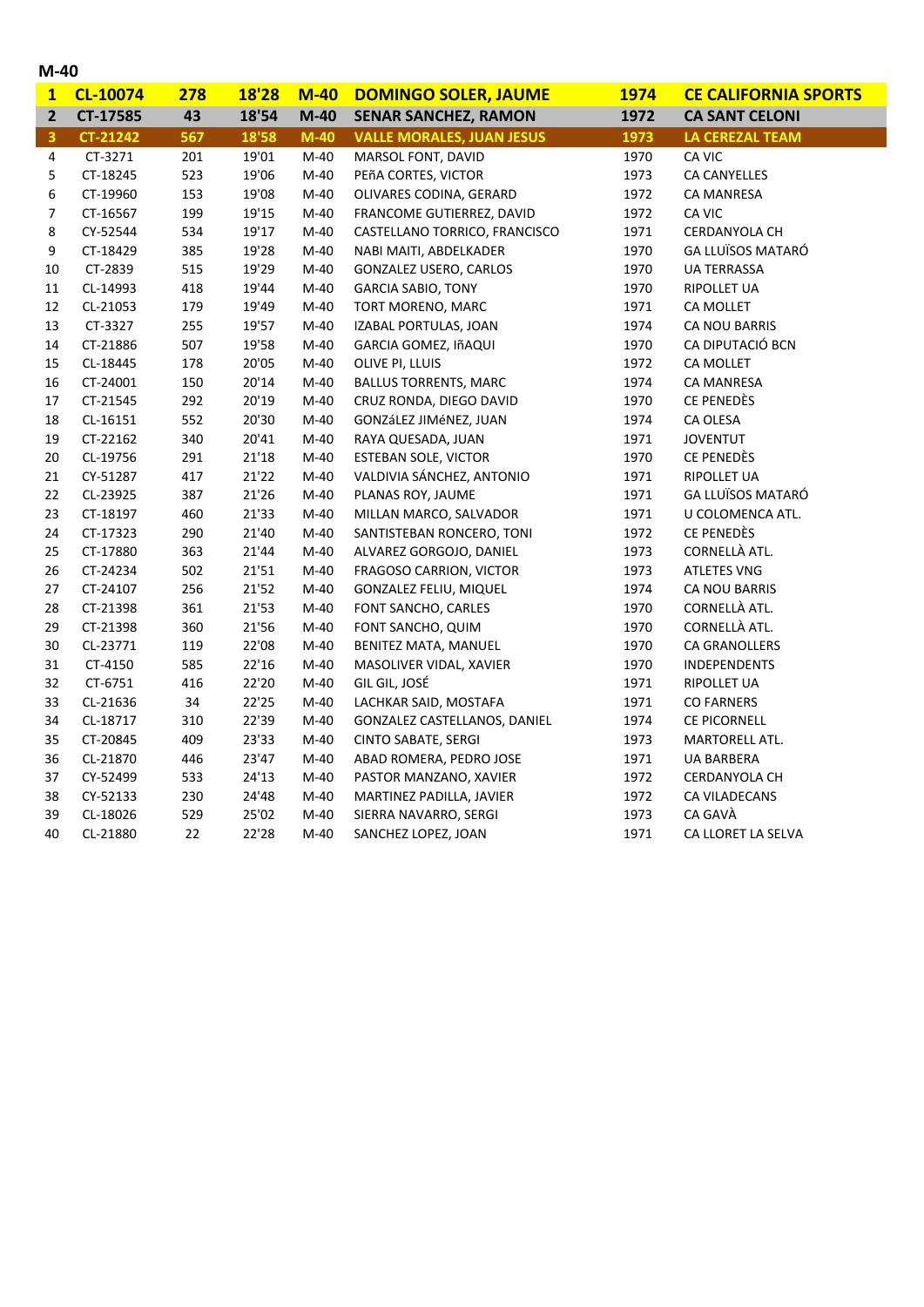

# **CNAT DE CATALUNYA DE CROS CNAT. 01/02/2015 CALDES DE MALAVELLA**

| Lloc                    | Llicencia       |     |       |        | Dorsal Temps Categoria Cognoms, Nom | Any de Naix. Club |                          |
|-------------------------|-----------------|-----|-------|--------|-------------------------------------|-------------------|--------------------------|
| $M-45$                  |                 |     |       |        |                                     |                   |                          |
| $\mathbf{1}$            | <b>CT-11660</b> | 517 | 13'45 | $M-45$ | <b>VILA RUIZ, ENRIC</b>             | <b>1969</b>       | <b>UA TERRASSA</b>       |
| $\overline{2}$          | CT-15699        | 158 | 13'56 | $M-45$ | <b>CAMPS QUESADA, RAMON</b>         | 1965              | <b>CA MANRESA</b>        |
| $\overline{\mathbf{3}}$ | CL-12825        | 386 | 14'04 | $M-45$ | <b>LOPEZ FONT, ALBERT</b>           | 1970              | <b>GA LLUÏSOS MATARO</b> |
| 4                       | CY-52543        | 535 | 14'11 | $M-45$ | VERDUGO NOTARIO, JUAN JOSE          | 1970              | CERDANYOLA CH            |
| 5                       | CY-51048        | 97  | 14'17 | $M-45$ | <b>BOADAS GOMBAU, PERE</b>          | 1967              | <b>GF BLANES</b>         |
| 6                       | CT-4170         | 541 | 14'38 | $M-45$ | SANCHEZ RODRIGUEZ, Xavi             | 1965              | <b>CEA TENERIFE 1984</b> |
| 7                       | CY-52518        | 222 | 14'51 | $M-45$ | REPULLO ROLDAN, JUAN CARLES         | 1967              | <b>CA PORQUERES</b>      |
| 8                       | CT-19862        | 518 | 14'56 | $M-45$ | SACO GONZALEZ, JUAN C.              | 1966              | <b>UA TERRASSA</b>       |
| 9                       | CL-16406        | 50  | 14'57 | $M-45$ | JIMENEZ MARTOS, FRANCISCO           | 1965              | AA PALAMÓS               |
| 10                      | CT-19277        | 294 | 14'59 | $M-45$ | MAÑAS GARCIA, RAMON                 | 1966              | CE PENEDÈS               |
| 11                      | CT-24321        | 293 | 15'04 | $M-45$ | LINARES CHACON, MANUEL              | 1967              | CE PENEDÈS               |
| 12                      | CT-6504         | 519 | 15'06 | $M-45$ | AVELLANEDA LOPEZ, CESAR             | 1967              | <b>UA TERRASSA</b>       |
| 13                      | CT-23955        | 157 | 15'08 | $M-45$ | MARTINEZ PLAZA, JAVIER              | 1965              | <b>CA MANRESA</b>        |
| 14                      | CT-17592        | 394 | 15'11 | $M-45$ | VAZQUEZ TUNDIDOR, MANUEL            | 1967              | <b>GA LLUÏSOS MATARO</b> |
| 15                      | CL-24404        | 203 | 15'18 | $M-45$ | LOPEZ CURADO, JUAN ANTONI           | 1968              | CA VIC                   |
| 16                      | CT-22541        | 44  | 15'26 | $M-45$ | SOLER CANDELAS, JULIO               | 1968              | CA SANT CELONI           |
| 17                      | CL-23959        | 478 | 15'36 | $M-45$ | VALLESPIN BENITEZ, JORDI            | 1968              | <b>JA SABADELL</b>       |
| 18                      | CL-21713        | 344 | 15'37 | $M-45$ | GONZALEZ MARTINEZ, ANTONIO          | 1969              | <b>JA MONTCADA</b>       |
| 19                      | CL-22495        | 509 | 15'38 | $M-45$ | INGLES MAS, ALBERT                  | 1965              | CA DIPUTACIÓ BCN         |
| 20                      | CT-22240        | 503 | 15'39 | $M-45$ | RAMIREZ RAMIREZ, JOSé ANTONIO       | 1965              | <b>ATLETES VNG</b>       |
| 21                      | CT-23196        | 57  | 15'43 | $M-45$ | <b>BATLLE VIDAL, ENRIC</b>          | 1967              | <b>GEIEG</b>             |
| 22                      | CY-51987        | 365 | 15'46 | $M-45$ | ARGUELLO MARTIN, AMABLE             | 1967              | CORNELLÀ ATL.            |
| 23                      | CY-52281        | 393 | 15'49 | $M-45$ | FERNANDEZ VILLENA, JORDI            | 1968              | <b>GA LLUÏSOS MATARO</b> |
| 24                      | CT-20912        | 477 | 15'54 | $M-45$ | MOTA LOPEZ, ROMAN                   | 1967              | JA SABADELL              |
| 25                      | CL-19161        | 463 | 16'00 | $M-45$ | ROMERO MURILLO, JORDI               | 1968              | U COLOMENCA ATL.         |
| 27                      | CL-15591        | 516 | 16'05 | $M-45$ | SERRED RODRIGUEZ, FERRAN            | 1969              | <b>UA TERRASSA</b>       |
| 28                      | CL-16876        | 69  | 16'27 | $M-45$ | GALLART FIGUERAS, QUIM              | 1965              | CN OLOT                  |
| 29                      | CY-52564        | 546 | 16'29 | $M-45$ | MEDINA HERNANDEZ, ALFONS            | 1965              | JAB-BERGA                |
| 30                      | CT-23334        | 396 | 16'35 | $M-45$ | SANZ COCA, JUAN PEDRO               | 1967              | <b>GA LLUÏSOS MATARO</b> |
| 31                      | CY-52428        | 343 | 16'52 | $M-45$ | MUÑOZ HERNANDEZ, JUAN JOSE          | 1969              | <b>JA MONTCADA</b>       |
| 32                      | CL-19788        | 508 | 17'02 | $M-45$ | JUSTICIA JUSTICIA, FRANCISCO        | 1968              | CA DIPUTACIÓ BCN         |
| 33                      | CL-21459        | 313 | 17'15 | $M-45$ | PEREZ GARCIA, JORDI                 | 1966              | CE PICORNELL             |
| 34                      | CY-52233        | 108 | 17'22 | M-45   | FERRER FERNANDEZ, VICENÇ            | 1968              | <b>INDEPENDENTS</b>      |
| 35                      | CY-52179        | 345 | 17'29 | $M-45$ | CARRERAS MOLINA, SERGI              | 1967              | <b>JA MONTCADA</b>       |
| 36                      | CL-8218         | 101 | 18'01 | M-45   | JIMENEZ VAZQUEZ, AGUSTI             | 1967              | CA OLOT-TERRA DE VOLCANS |
| 37                      | CY-52279        | 231 | 18'02 | M-45   | <b>GARCIA FERNANDEZ, JAVIER</b>     | 1967              | CA VILADECANS            |
| 38                      | CT-10068        | 258 | 18'04 | $M-45$ | GONZALEZ GAMEZ, MIGUEL ANGEL        | 1965              | CA NOU BARRIS            |
| 39                      | CL-21382        | 314 | 18'26 | $M-45$ | MANGAS CABALLERO, ANTONIO           | 1965              | CE PICORNELL             |
| 40                      | CL-22700        | 449 | 18'30 | $M-45$ | MARTOS SIERRA, JOSE LUIS            | 1967              | UA BARBERA               |
| 41                      | CT-14365        | 395 | 19'12 | $M-45$ | AVILES ALEJOS, FRANCISCO JAVIER     | 1968              | <b>GA LLUÏSOS MATARO</b> |
| 42                      | CL-21199        | 586 | 19'16 | M-45   | ROS AGUSTI, SALVADOR                | 1965              | CA LLORET-LA SELVA       |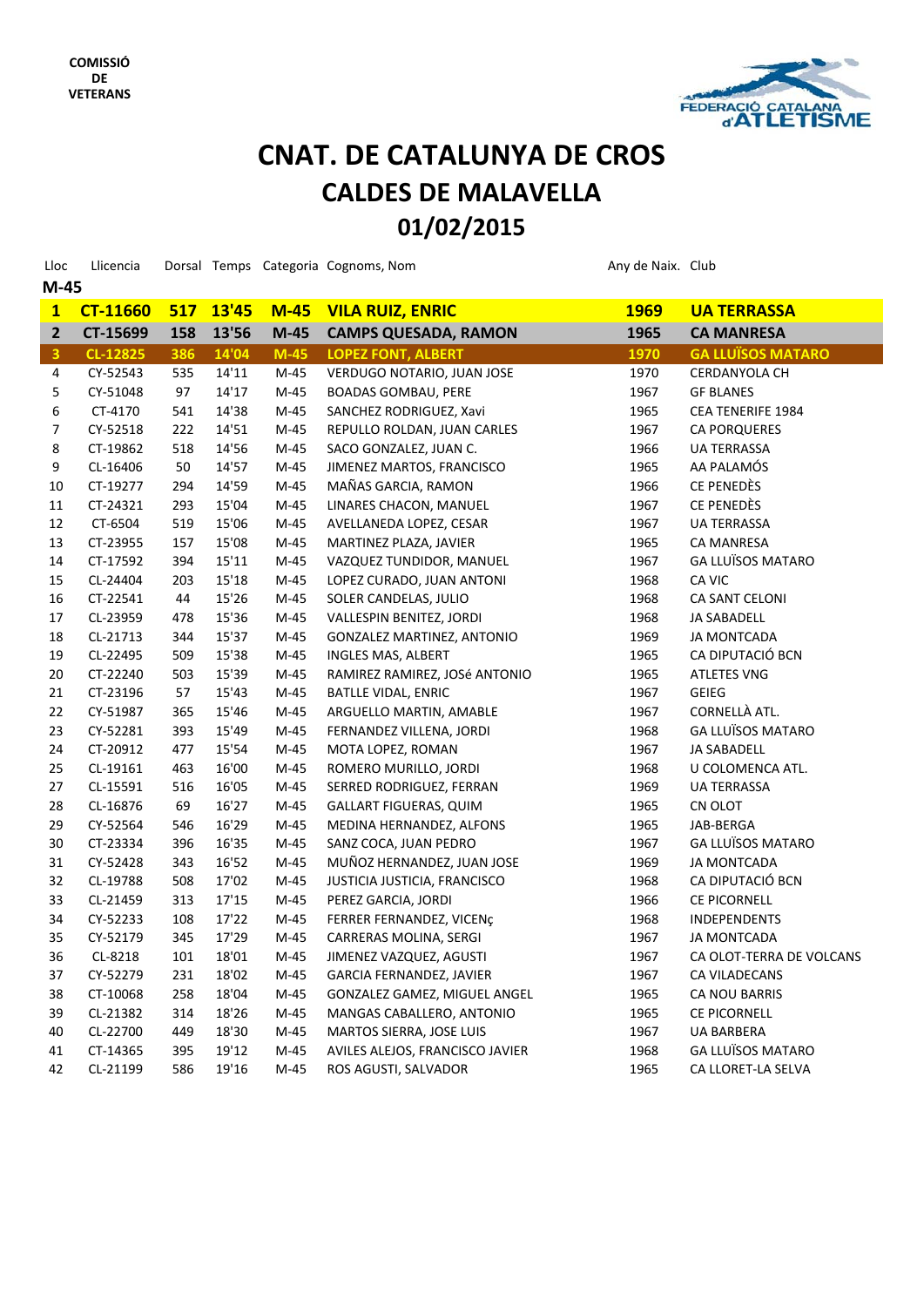|  | ۰.<br>۰. |
|--|----------|
|--|----------|

| $\mathbf{1}$            | <b>CT-15924</b> | <b>319</b> | 14'14 | $M-50$ | <b>ARANDA ROMERO, JOSE</b>            | <b>1964</b> | <b>CE PICORNELL</b>         |
|-------------------------|-----------------|------------|-------|--------|---------------------------------------|-------------|-----------------------------|
| $\overline{2}$          | <b>CY-50098</b> | 71         | 14'27 | $M-50$ | ROURA CODONY, JOSEP M.                | 1961        | <b>CN OLOT</b>              |
| $\overline{\mathbf{3}}$ | CT-17262        | 279        | 14'44 | $M-50$ | <b>MARTINEZ ALCANTARA, MARTIN</b>     | 1963        | <b>CE CALIFORNIA SPORTS</b> |
| 4                       | CT-6774         | 367        | 15'15 | M-50   | PARRA GRILLO, JOSE                    | 1960        | CORNELLÀ ATL.               |
| 5                       | CT-18718        | 51         | 15'25 | M-50   | DEL RIO ALVAREZ, FRANCISCO            | 1964        | AA PALAMÓS                  |
| 6                       | CT-2600         | 262        | 15'30 | M-50   | MARCH MARCH, JORDI                    | 1960        | <b>CA NOU BARRIS</b>        |
| 8                       | CT-11275        | 320        | 15'45 | M-50   | DIEZ DE LOS RIOS GARCIA, JOSE ANTONIO | 1960        | <b>CE PICORNELL</b>         |
| 9                       | CT-18241        | 296        | 16'01 | M-50   | VILA TORREMORELL, FRANCESC            | 1961        | CE PENEDÈS                  |
| 11                      | CT-15134        | 412        | 16'15 | M-50   | SERRANO ROIG, CLIMENT                 | 1964        | PRATENC AA                  |
| 12                      | CL-23894        | 139        | 16'16 | M-50   | BADIA PEREA, JORDI                    | 1963        | CA IGUALADA                 |
| 13                      | CY-51609        | 116        | 16'25 | M-50   | MONTALBAN CAMPRUBI, BENET             | 1960        | <b>CA BERGA</b>             |
| 14                      | CY-52129        | 98         | 16'30 | M-50   | PALA GARCIA, JOAN RAMON               | 1963        | <b>GF BLANES</b>            |
| 15                      | CT-15924        | 318        | 16'34 | M-50   | ARANDA ROMERO, SANTIAGO               | 1962        | <b>CE PICORNELL</b>         |
| 16                      | CL-19963        | 266        | 16'44 | M-50   | HERNANDEZ TARDIO, JAUME               | 1962        | CA NOU BARRIS               |
| 17                      | CT-4324         | 263        | 16'56 | M-50   | HITA LORCA, TOMÁS                     | 1961        | CA NOU BARRIS               |
| 18                      | CT-17583        | 413        | 16'58 | M-50   | ALCOCER ROCA, CARLOS                  | 1964        | PRATENC AA                  |
| 19                      | CT-6081         | 162        | 17'31 | M-50   | AGUILANIEDO GONELL, JORDI             | 1963        | <b>CA MANRESA</b>           |
| 20                      | CY-51404        | 47         | 18'07 | M-50   | <b>BADOSA TRAFACH, MIQUEL</b>         | 1960        | CA PESCALLUNES              |
| 21                      | CL-24412        | 411        | 18'17 | M-50   | MONFERRER TENA, JOAN ANTONI           | 1961        | PRATENC AA                  |
| 22                      | CY-52138        | 346        | 18'56 | M-50   | SANCHEZ LOPEZ, EMILIO                 | 1961        | <b>JA MONTCADA</b>          |
| 23                      | CY-52520        | 160        | 19'33 | M-50   | PUJOL DOMENE, PERE                    | 1961        | <b>CA MANRESA</b>           |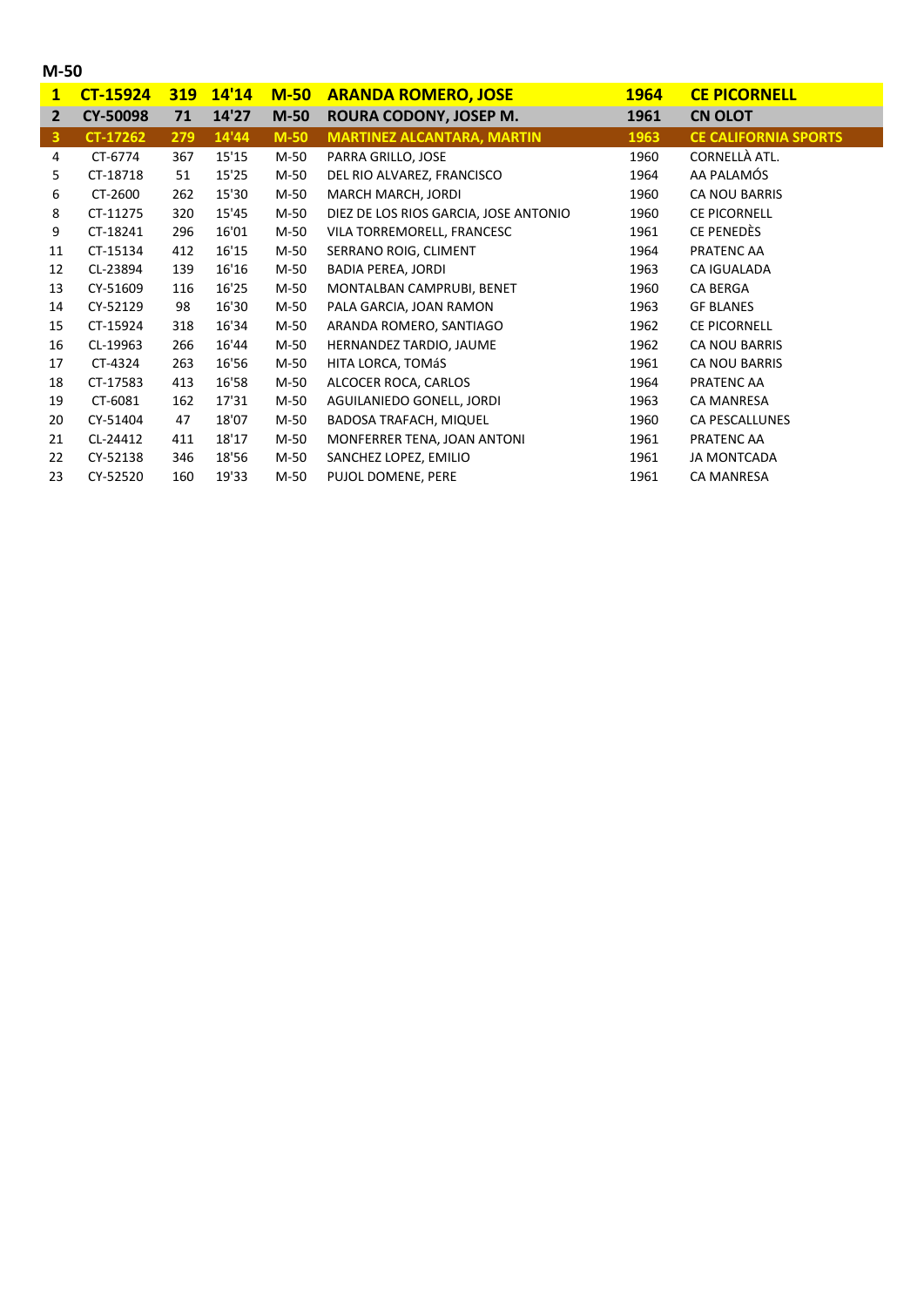

## **CNAT DE CATALUNYA DE CROS CNAT. 01/02/2015 CALDES DE MALAVELLA**

| Lloc<br>$M-55$          | Llicencia           | Dorsal     | Temps          |                | Categoria Cognoms, Nom                               | Any de Naix. Club |                                            |
|-------------------------|---------------------|------------|----------------|----------------|------------------------------------------------------|-------------------|--------------------------------------------|
| $\mathbf{1}$            | <b>CT-87</b>        | <b>328</b> | 15'14          | $M-55$         | <b>SALVADOR TARRASON, MANUEL</b>                     | <b>1959</b>       | <b>CE UNIVERSITARI</b>                     |
| $\overline{\mathbf{2}}$ | CL-4313             | 281        | 15'19          | $M-55$         | <b>GARCIA PEREZ, DIEGO</b>                           | 1959              | <b>CE CALIFORNIA SPORTS</b>                |
| $\overline{\mathbf{3}}$ | <b>CT-793</b>       | 348        | 15'34          | $M-55$         | <b>TERUEL SANCHEZ, IDEFONSO</b>                      | 1959              | <b>JA MONTCADA</b>                         |
| 4                       | CL-24110            | 280        | 15'47          | M-55           | VICENTE SERNA, PASCUAL                               | 1959              | CE CALIFORNIA SPORTS                       |
| 5                       | CT-21375            | 329        | 15'52          | M-55           | PALLEJA ECHEVARRIETA, TOMAS                          | 1959              | CE UNIVERSITARI                            |
| 6                       | CT-592              | 330        | 16'09          | $M-55$         | DIESTE MALLEN, ADOLF                                 | 1957              | CE UNIVERSITARI                            |
| $\overline{7}$          | CT-24282            | 526        | 16'17          | $M-55$         | ARANDA FERNANDEZ, PEDRO JOSE                         | 1957              | CA CANYELLES                               |
| 8                       | CT-17566            | 520        | 16'18          | M-55           | CAZORLA SANCHEZ, LLUIS                               | 1957              | UA TERRASSA                                |
| 9                       | CT-13289            | 180        | 16'21          | M-55           | PAREJO MACHO, JOAQUIN                                | 1958              | CA MOLLET                                  |
| 10                      | CY-51713            | 467        | 16'22          | M-55           | DE LUCAS GOMEZ, PRESCILIANO                          | 1956              | U COLOMENCA ATL.                           |
| 11                      | CT-15932            | 323        | 16'26          | $M-55$         | LIGERO RUBIO, PEDRO                                  | 1957              | <b>CE PICORNELL</b>                        |
| 12                      | CT-23972            | 272        | 16'37          | M-55           | GUTIERREZ GOMEZ, VICTORIANO                          | 1955              | CA NOU BARRIS                              |
| 13                      | CL-15025            | 326        | 16'46          | M-55           | TORRES MARTIN, JUAN LUIS                             | 1958              | CE PICORNELL                               |
| 14                      | CT-23859            | 267        | 16'59          | M-55           | VALVERDE MOYA, JOAN MIQUEL                           | 1957              | CA NOU BARRIS                              |
| 15                      | CY-52633            | 505        | 17'13          | M-55           | MUñOZ GALLEGO, DIEGO                                 | 1958              | <b>ATLETES VNG</b>                         |
| 16<br>17                | CT-21818            | 58         | 17'14<br>17'16 | M-55<br>$M-55$ | ALFONSO ESTEVEZ, XAVIER                              | 1955              | <b>GEIEG</b>                               |
| 18                      | CT-2826<br>CY-52578 | 24<br>368  | 17'17          | M-55           | MORAGAS RECASENS, ISIDRE<br>GUERRERO ALGARATE, TOMAS | 1955<br>1957      | CA LLORET-LA SELVA<br>CORNELLÀ ATL.        |
| 19                      | CT-17446            | 479        | 17'18          | M-55           | TRAVER SEGARRA, ANTONIO                              | 1959              | <b>JA SABADELL</b>                         |
| 20                      | CY-51508            | 402        | 17'33          | $M-55$         | CASTRO NOTARIO, JOSE                                 | 1956              | <b>GA LLUÏSOS MATARO</b>                   |
| 21                      | CT-7335             | 192        | 17'38          | M-55           | BAYE NADAL, JOAN                                     | 1955              | GIRONA COSTA BRAVA-CAP                     |
| 22                      | CY-50507            | 566        | 17'49          | M-55           | MONTSERRAT ARRUFAT, JOSE LUIS                        | 1956              | <b>CA RUNNING</b>                          |
| 23                      | CY-50954            | 466        | 18'11          | M-55           | IBAñEZ MARTINEZ, RICARDO                             | 1956              | U COLOMENCA ATL.                           |
| 24                      | CY-52557            | 465        | 18'32          | M-55           | PEñA RODRIGUEZ, ANGEL                                | 1959              | U COLOMENCA ATL.                           |
| 25                      | CT-17935            | 401        | 18'42          | M-55           | ARTIGAS LLORET, ALBERT                               | 1955              | <b>GA LLUÏSOS MATARO</b>                   |
| 26                      | CY-52632            | 506        | 18'51          | M-55           | DIAZ RUFACO, GONÇAL                                  | 1959              | <b>ATLETES VNG</b>                         |
| 27                      | CL-19024            | 400        | 19'10          | M-55           | PELEGRI ALTARRIBA, JORDI                             | 1956              | <b>GA LLUÏSOS MATARO</b>                   |
| 28                      | CY-52395            | 324        | 19'24          | M-55           | SANCHEZ PAGO, FERNANDO                               | 1959              | CE PICORNELL                               |
| 29                      | CT-13173            | 26         | 19'38          | M-55           | PAREJA SANCHEZ, FRANCISCO                            | 1955              | CA LLORET-LA SELVA                         |
| 30                      | CY-52155            | 504        | 24'19          | $M-55$         | LOBO PAREJO, PACO                                    | 1956              | <b>ATLETES VNG</b>                         |
| $M-60$                  |                     |            |                |                |                                                      |                   |                                            |
| $\mathbf{1}$            | <b>CT-11589</b>     | 451        | 15'02          | $M-60$         | <b>ARAGON MUñOZ, FRANCISCO</b>                       | 1954              | <b>UA RUBI</b>                             |
| $\overline{\mathbf{2}}$ | CT-1209             | 378        | 16'08          | $M-60$         | <b>DIAZ PEREZ, FERNANDO</b>                          | 1951              | <b>FC BARCELONA</b>                        |
| 3                       | CT-19301            | 163        | 16'48          | $M-60$         | <b>QUEVEDO GARCIA, JOSEP</b>                         | 1954              | <b>CA MANRESA</b>                          |
| $\pmb{4}$               | CT-14347            | 414        | 17'01          | $M-60$         | NIETO DEL AGUILA, MIGUEL                             | 1951              | PRATENC AA                                 |
| 5                       | CT-19112            | 271        | 17'41          | M-60           | INES BARRIOS, EDUARDO                                | 1954              | CA NOU BARRIS                              |
| 6                       | CL-10596            | 510        | 18'50          | M-60           | ROMERO ALMENARA, ANTONIO                             | 1952              | CA DIPUTACIÓ BCN                           |
| 7                       | CY-51578            | 109        | 18'52          | M-60           | SOLE SANCHEZ, VICENÇ                                 | 1953              | <b>INDEPENDENTS</b>                        |
| $M-65$                  |                     |            |                |                |                                                      |                   |                                            |
| $\mathbf{1}$            | CL-17733            | <b>181</b> | <b>18'16</b>   | $M-65$         | <b>PRIETO CALZON, JOSE</b>                           | 1948              | <b>CA MOLLET</b>                           |
| $\mathbf 2$             | CT-7683             | 399        | 18'53          | $M-65$         | PEREZ HERNANDEZ, PRUDENCIO                           | 1947              | <b>GA LLUÏSOS MATARO</b>                   |
| 3                       | CT-18206            | 164        | 19'03          | $M-65$         | <b>COMAS CLOSAS, JOSEP</b>                           | 1949              | <b>CA MANRESA</b>                          |
|                         |                     |            |                |                |                                                      |                   |                                            |
| $M-70$                  |                     |            |                |                |                                                      |                   |                                            |
| $\mathbf{1}$            | <b>CT-20789</b>     | 579        | 17'56          | $M-70$         | <b>VALLEJO PRIETO, EUFEMIO</b>                       | 1942              | <b>LLEIDA UA</b>                           |
| $\overline{\mathbf{2}}$ | CT-15071            | 268        | 19'14          | $M-70$         | <b>MUNICIO GARCIA, NICOLAU</b>                       | 1943              | <b>CA NOU BARRIS</b><br><b>JA SABADELL</b> |
| $\overline{\mathbf{3}}$ | <b>CT-7537</b>      | 480        | 19'46          | $M-70$         | <b>MAS CARDONA, JOAQUIM</b>                          | 1943              |                                            |
| 4<br>5                  | CT-17144            | 327        | 20'26          | M-70           | MARTINEZ RUBIO, JUAN                                 | 1943              | CE PICORNELL                               |
|                         | CT-3224             | 165        | 20'27          | M-70           | PERRAMON PUIG, JOSEP                                 | 1941              | <b>CA MANRESA</b>                          |
| M-75                    |                     |            |                |                |                                                      |                   |                                            |

**1 CT‐3959 25 24'28 M‐75 SITJA AGUYE, JOSEP 1937 CA LLORET‐LA SELVA**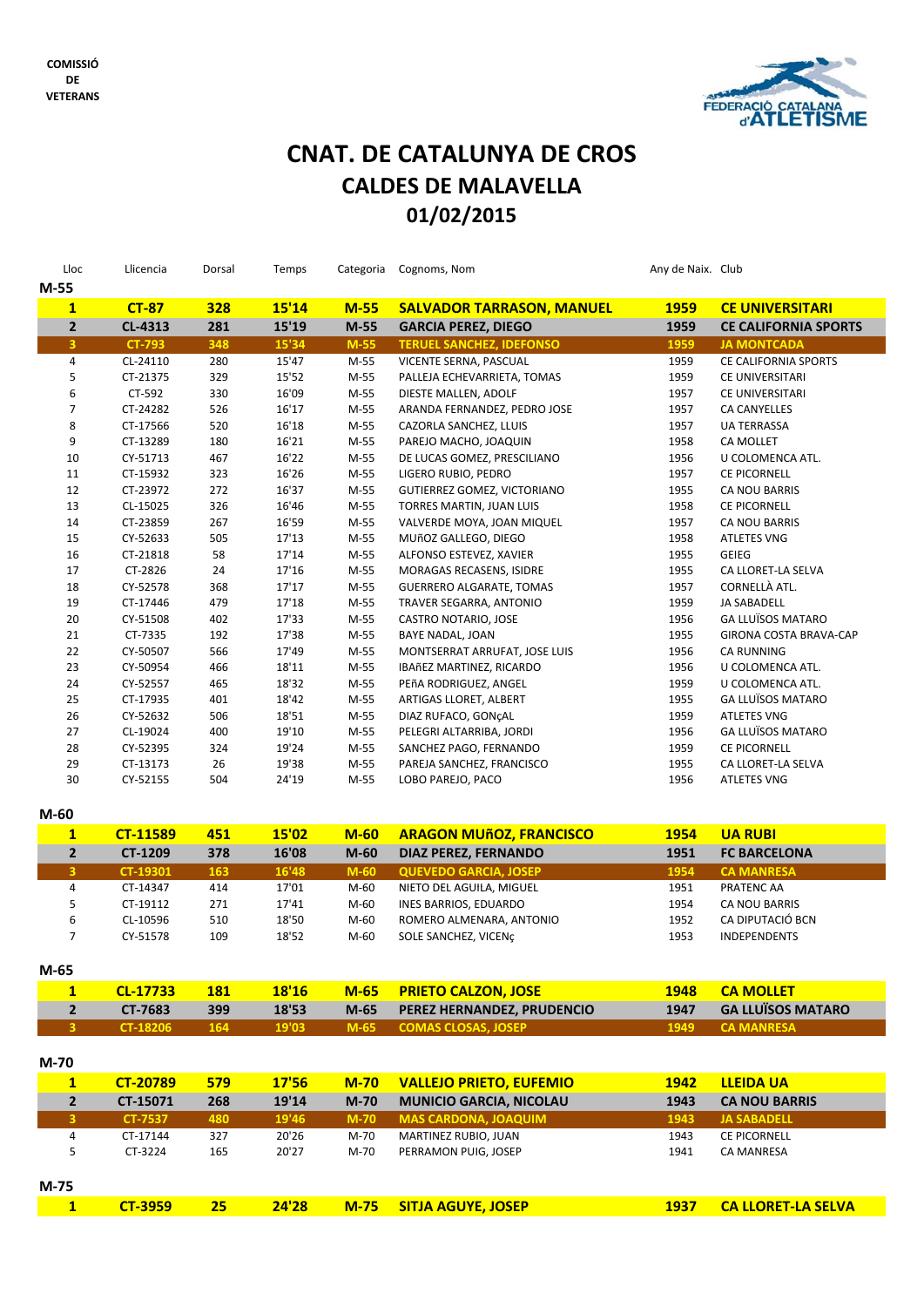**COMISSIÓ de VETERANS**



# **CNAT. DE CATALUNYA DE CROS CALDES DE MALAVELLA**

**RESUM CATEGORIA VETERÀ 01/02/2015**

| <b>PARTICIPANTS</b> |     |  |  |  |  |  |
|---------------------|-----|--|--|--|--|--|
| <b>MASCULINS</b>    | 187 |  |  |  |  |  |
| <b>FFMFNINS</b>     |     |  |  |  |  |  |
| <b>TOTAL</b>        |     |  |  |  |  |  |

| <b>CATEGORIA</b> |                  |                  | <b>CATEGORIA</b> |              |
|------------------|------------------|------------------|------------------|--------------|
|                  |                  |                  |                  |              |
| <b>MASCULINA</b> | <b>MASCULINS</b> | <b>FEMENINES</b> | <b>FEMENINA</b>  | <b>TOTAL</b> |
| $M-35$           | 36               | 12               | $W-35$           | 48           |
| $M-40$           | 40               | 16               | $W-40$           | 56           |
| $M-45$           | 42               | 10               | $W-45$           | 52           |
| M-50             | 23               | 5                | $W-50$           | 28           |
| M-55             | 30               | 4                | W-55             | 34           |
| M-60             | 7                | 1                | $W-60$           | 8            |
| M-65             | 3                | 0                | W-65             | 3            |
| M-70             | 5                | 0                | $W-70$           | 5            |
| M-75             | 1                | 0                | $W-75$           | 1            |
| M-80             | ŋ                | 0                | W-80             | 0            |
| M-85             | ŋ                | 0                | W-85             | 0            |
| S.C.             | O                | 0                | S.C.             | O            |
| TOTAL            | 187              | 48               |                  | 235          |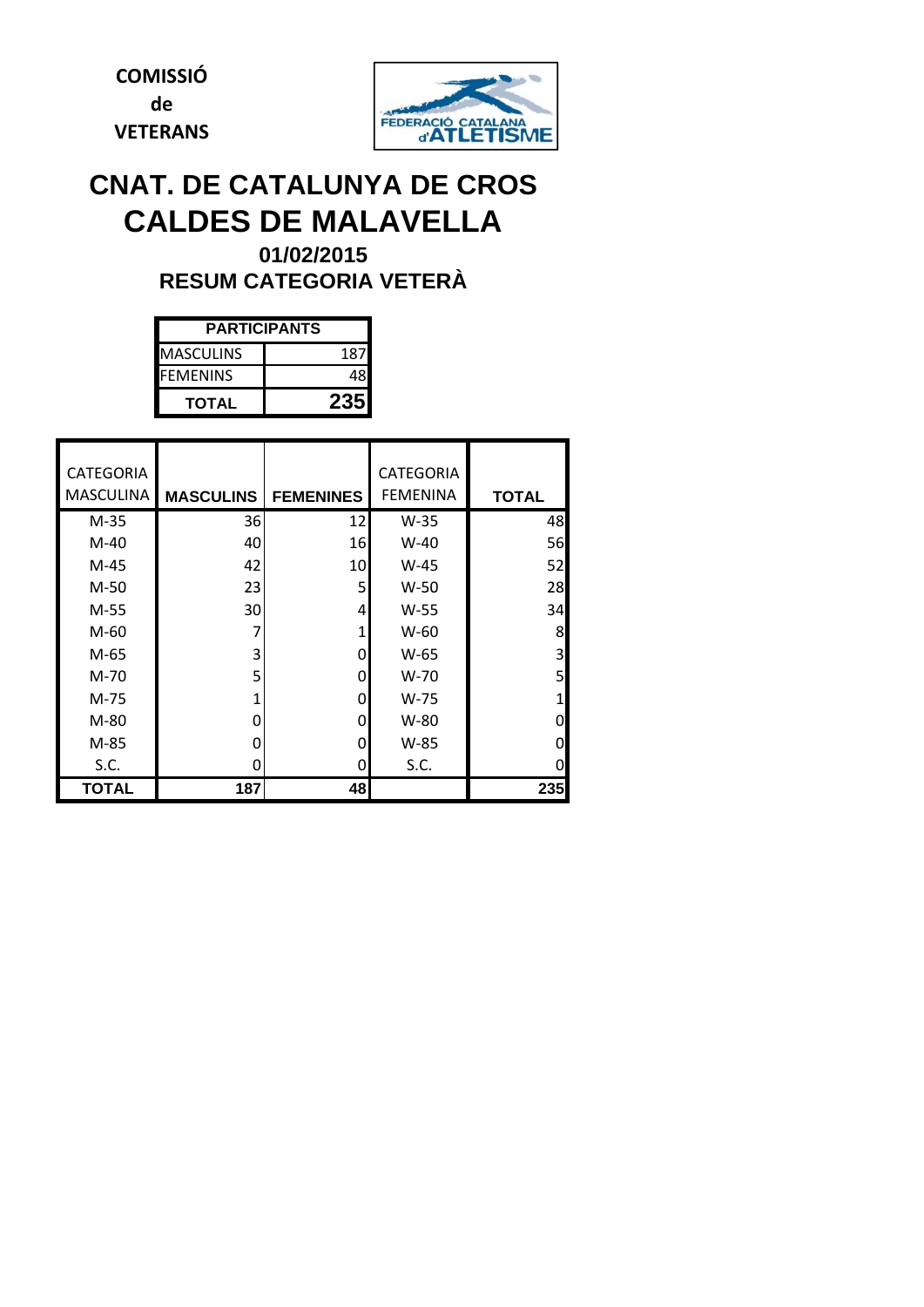



## *CLASSIFICACIÓ PER CLUBS* **CNAT. DE CATALUNYA DE CROS CALDES DE MALAVELLA 01/02/2015**

#### *CLUBS FEMENINS W35,W40 i W45*

|                     |                      |            |                |                | Lloc Llicencia Dorsal Temps Categoria Cognoms, Nom    | Any de Naix. Club |                            |     |             |
|---------------------|----------------------|------------|----------------|----------------|-------------------------------------------------------|-------------------|----------------------------|-----|-------------|
| 3                   | CT-21409             | 282        | 16'19          | $W-35$         | <b>ESPARZA CHAVEZ, CLARA ANGELICA</b>                 | 1977              | <b>CE MONTORNÈS</b>        |     |             |
| 7                   | CT-24210             | 284        | 16'42          | $W-35$         | REBOLLAL FERNANDEZ, LAURA                             | 1979              | <b>CE MONTORNÈS</b>        | 36  | 1as.        |
| 26                  | CT-23330             | 283        | 18'56          | $W-35$         | <b>CEDILLO COSTA, SILVIA</b>                          | 1978              | <b>CE MONTORNÉS</b>        |     |             |
|                     | 12 CT-16557          | 430        | 17'13          | $W-40$         | SANCHEZ DOÑA, SANDRA                                  | 1974              | SLOP.CAT SABADELL          |     |             |
| 14                  | CT-18117             | 432        | 17'39          | $W-40$         | OLIVAN MORENO, ISABEL                                 | 1971              | <b>SLOP.CAT SABADELL</b>   |     |             |
| 16                  | CT-21079             | 433        | 17'53          | $W-45$         | RAMIREZ PRAT, NURIA                                   | 1969              | SLOP.CAT SABADELL          | 42  | 2as.        |
| 23                  | CT-19350             | 431        | 18'46          | $W-40$         | MONTOSA NARVAEZ, ESTHER                               | 1974              | SLOP.CAT SABADELL          |     |             |
| 9.                  | CT-17460             | 251        | 16'44          | $W-40$         | ALVAREZ RUBIO, OLGA                                   | 1970              | <b>CA NOU BARRIS</b>       |     |             |
| 21                  | CT-22600             | 246        | 18'39          | $W-35$         | PEÑA GOMEZ, SONIA                                     | 1977              | <b>CA NOU BARRIS</b>       |     |             |
| 28.                 | CT-21405             | 245        | 19'06          | $W-35$         | CABANAS GONZALEZ, AROHA                               | 1977              | <b>CA NOU BARRIS</b>       | 58  | <b>3as.</b> |
| 38                  | CL-24182             | 252        | 22'39          | $W-40$         | BENAVENTE JIMENEZ, MARIA ANGELS                       | 1973              | <b>CA NOU BARRIS</b>       |     |             |
| 15                  | CT-13197             | 577        | 17'43          | W-40           | HUGAS BOLDU, NATALIA                                  | 1971              | LLEIDA UA                  |     |             |
| 20                  | CT-17952             | 578        | 18'33          | W-45           | MIRO CUGAT, ANGELINA                                  | 1966              | LLEIDA UA                  |     |             |
| 25                  | CL-24407             | 576        | 18'49          | W-40           | PASCUAL GARCIA, ISABEL                                | 1974              | LLEIDA UA                  | 60  | 4as.        |
| 35                  | CL-24406             | 575        | 20'35          | W-40           | MARTINEZ SERRANO, JOANA                               | 1974              | LLEIDA UA                  |     |             |
|                     | 19 CT-21045          | 434        | 18'29          | W-35           | BENAVENTE CHIMENO, ESTER                              | 1978              | UA BARBERA                 |     |             |
| 30                  | CL-21860             | 447        | 19'28          | W-45           | <b>GRACIA LOTE, MERCEDES</b>                          | 1969              | <b>UA BARBERA</b>          | 80  | Sas.        |
|                     | 31 CL-19723          | 442        |                | W-40           |                                                       |                   |                            |     |             |
|                     |                      |            | 19'30          |                | LONDRES FERNANDEZ, ISABEL                             | 1971              | UA BARBERA                 |     |             |
| 24                  | CT-17043             | 391        | 18'48          | W-45           | FIDALGO ALVAREZ, ANA ESTHER                           | 1969              | <b>GA LLUÏSOS MATARO</b>   |     |             |
| 29                  | CY-52640             | 389        | 19'11          | W-45           | DOMINGUEZ RUIZ, BEATRIZ                               | 1965              | <b>GA LLUÏSOS MATARO</b>   | 86  | Gas.        |
| 33                  | CT-22806             | 384        | 19'52          | W-40           | RIERA RUEDA, EVA                                      | 1973              | <b>GA LLUÏSOS MATARO</b>   |     |             |
| 34                  | CT-22747             | 390        | 20'01          | W-45           | OLLER SOLER, XANTAL                                   | 1968              | <b>GA LLUÏSOS MATARO</b>   |     |             |
|                     | <b>32</b> CY-52527   | 312        | 19'34          | W-45           | DOMINGUEZ MARTI, SILVIA                               | 1969              | CE PICORNELL               |     |             |
|                     | 36 CY-52393          | 304        | 21'44          | W-35           | PAMPLONA SERRANO, IRENE                               | 1977              | CE PICORNELL               | 105 | 7as.        |
| 37                  | CL-633               | 305        | 22'09          | $W-35$         | GARCIA GONZALEZ, MONICA                               | 1978              | CE PICORNELL               |     |             |
| 6                   | CT-1897              | 202        | 16'39          | W-45           | <b>GARCIA RUS, ENCARNA</b>                            | 1966              | CA VIC                     |     |             |
| 17                  | CT-24341             | 196        | 18'05          | W-35           | ZAPATA MAS, MARISA                                    | 1979              | CA VIC                     |     |             |
| 1                   | CL-21056             | 458        | 15'20          | W-40           | CARAZO ARGEMI, MONTSERRAT                             | 1973              | U COLOMENCA ATL.           |     |             |
| $\overline{2}$<br>4 | CT-19252             | 547<br>551 | 15'22<br>16'23 | W-45<br>$W-35$ | CAMPS GALI, MARTA                                     | 1970<br>1977      | BARCELONA ATL.<br>CA OLESA |     |             |
| 5                   | CT-16731<br>CT-20345 | 117        | 16'36          | $W-35$         | PRESCOLI PACHECO, SARA<br>BORGET RUIDIAZ, NIDIA ZULMA | 1978              | CA GRANOLLERS              |     |             |
| 8                   | CT-19997             | 289        | 16'43          | $W-40$         | MENENDEZ SUAREZ, CAROLINA                             | 1973              | CE PENEDÈS                 |     |             |
| 10                  | CT-21918             | 85         | 16'45          | W-45           | MARTINEZ BENITEZ, ANNA                                | 1967              | <b>CN BANYOLES</b>         |     |             |
| 11                  | CT-22140             | 563        | 16'57          | $W-40$         | GAJETE GUSANO, MARIA JOSE                             | 1971              | CA SANT BOI                |     |             |
| 13                  | CT-18921             | 359        | 17'27          | W-40           | GIRONES BAUSA, SILVIA                                 | 1970              | CORNELLÀ ATL.              |     |             |
| 18                  | CT-20411             | 408        | 18'12          | $W-40$         | ZARAGOZA SAEZ, ESMERALDA                              | 1972              | MARTORELL ATL. CLUB        |     |             |
| 22                  | CY-52199             | 107        | 18'40          | $W-40$         | PLANAS FERRER, OLGA                                   | 1971              | <b>INDEPENDENTS</b>        |     |             |
| 27                  | CY-52635             | 501        | 19'02          | $W-35$         | RIOS TORQUET, LAURA ESTHER                            | 1976              | <b>ATLETES VNG</b>         |     |             |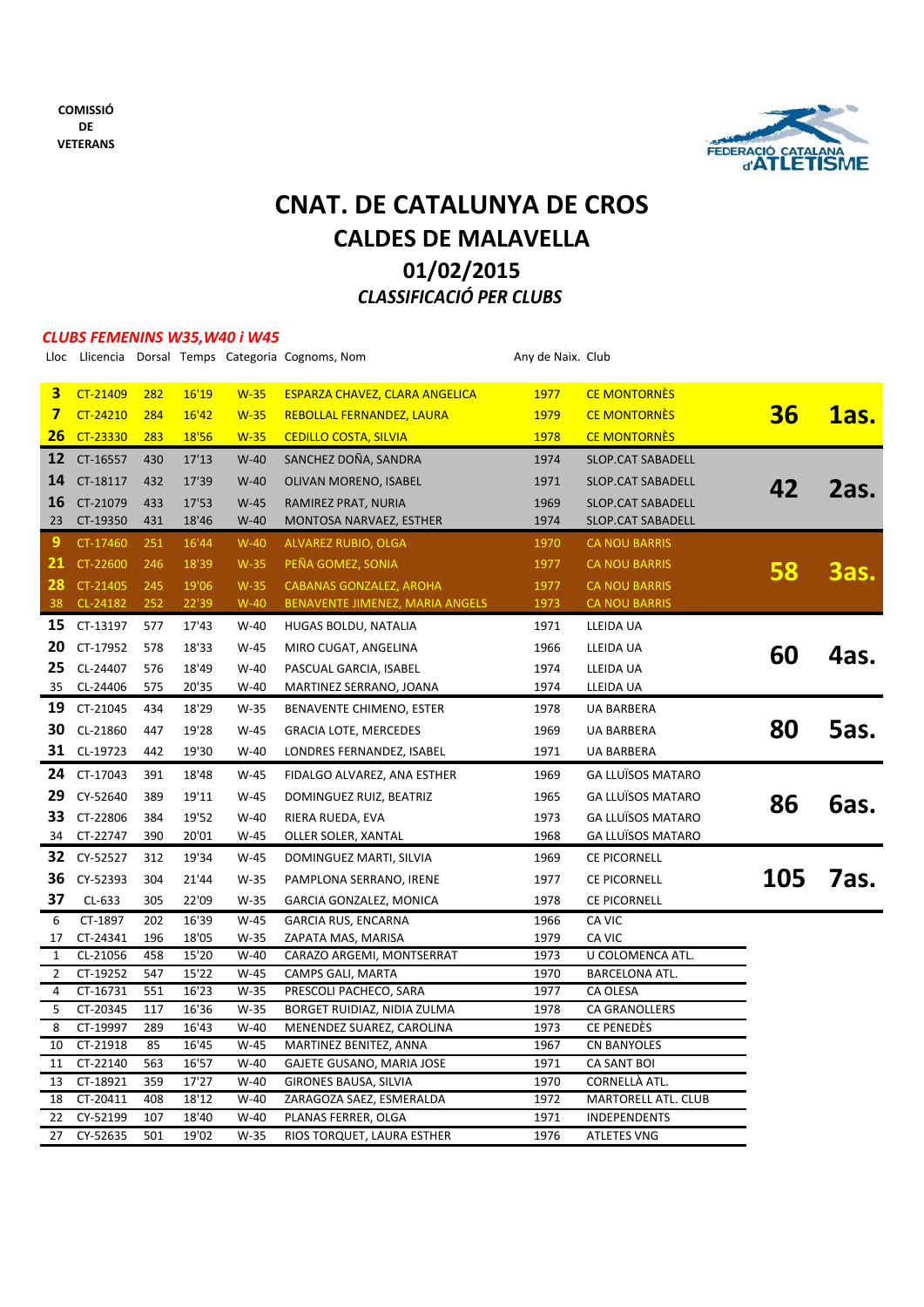

# **01/02/2015 CNAT. DE CATALUNYA DE CROS CALDES DE MALAVELLA** *CLASSIFICACIÓ PER CLUBS*

### *CLUBS FEMENINS W50 i +*

| Lloc | Lloc/Categ. | Llicencia |     |       |        | Dorsal Temps Categoria Cognoms, Nom | Any de Naix. Club |                       |
|------|-------------|-----------|-----|-------|--------|-------------------------------------|-------------------|-----------------------|
| 28   | 1           | CT-19739  | 366 | 18'50 | W-50   | <b>QUISPE VALENCIA, NANCY NENA</b>  | 1964              | <b>CORNELLÀ ATL.</b>  |
| 34   | 2           | CL-21012  | 556 | 19'16 | $W-50$ | LUQUE MARTIN, MARIA MERCEDES        | 1964              | CA OLESA              |
| 42   | 3           | CT-21101  | 548 | 20'51 | $W-50$ | YUSTE YUSTE, ANA MARIA              | 1961              | <b>BARCELONA ATL.</b> |
| 47   | 4           | CY-52575  | 376 | 22'48 | $W-50$ | PUENTES ZAMORA, YOLANDA             | 1960              | CIESC DOMINGO CATALAN |
| 49   | 5           | CT-12409  | 295 | 99'02 | $W-50$ | MOLERO PEREZ, MARI PAZ              | 1962              | CE PENEDÈS            |
| 20   | 1           | CT-23243  | 259 | 18'21 | $W-55$ | <b>MOLLER PARERA, MERCEDES</b>      | 1958              | <b>CA NOU BARRIS</b>  |
| 29   | 2           | CL-19522  | 261 | 18'53 | $W-55$ | MOSCOSO REGA, MARIA JOSE            | 1959              | <b>CA NOU BARRIS</b>  |
| 40   | 3           | CT-23052  | 494 | 20'05 | W-55   | MUÑOZ VICO, PAQUI                   | 1959              | <b>UGE BADALONA</b>   |
| 43   | 4           | CT-7486   | 316 | 21'09 | W-55   | <b>BUSQUETS FUSTER, MARIA ROSA</b>  | 1956              | <b>CE PICORNELL</b>   |
| 48   | 1           | CL-1511   | 538 | 99'01 | $W-60$ | <b>CLAVERO SANCHEZ, MONTSERRAT</b>  | 1953              | <b>CN REUS PLOMS</b>  |

# **NO HI HA CLASSIFICACIÓ PER CLUBS**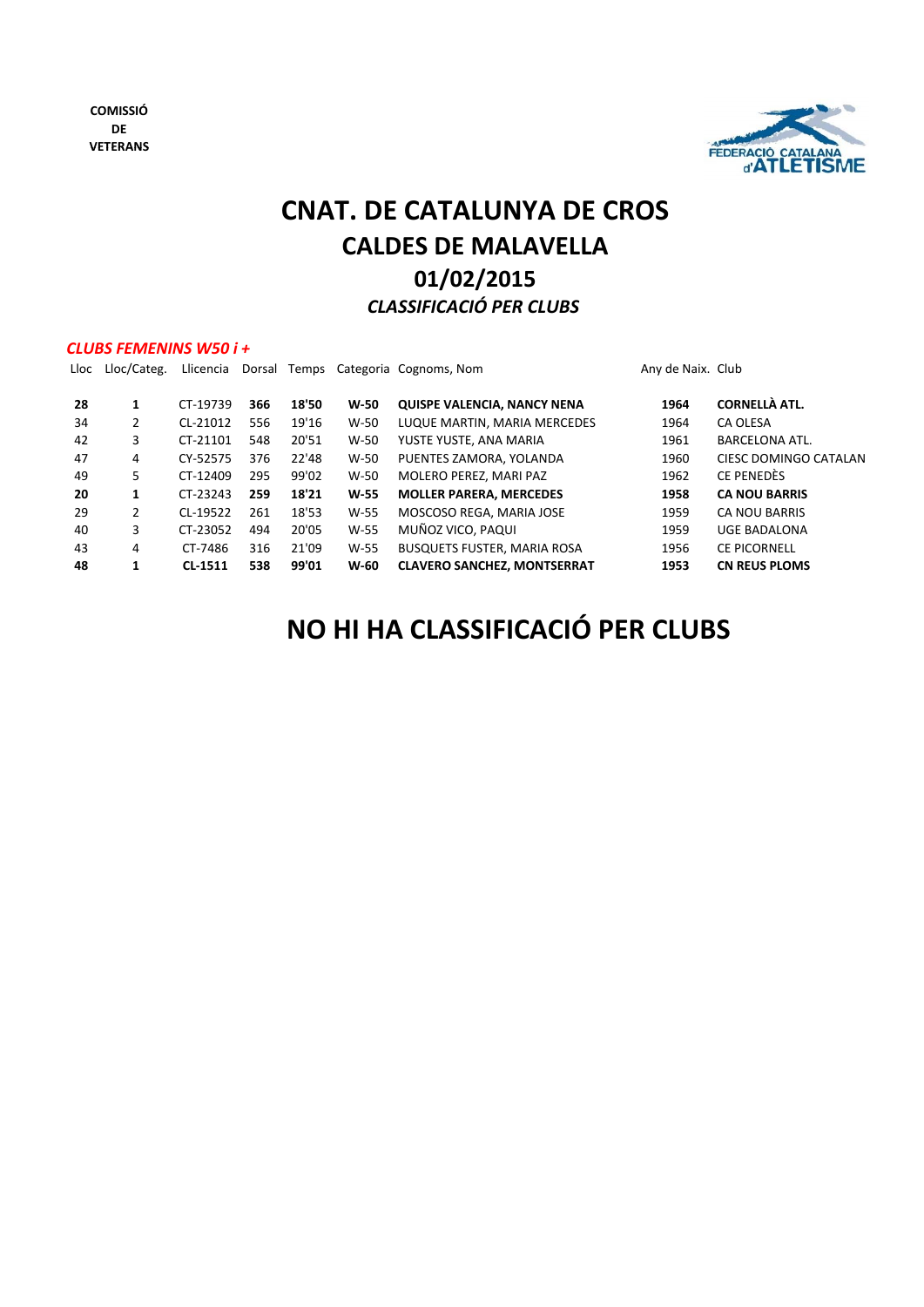

## **01/02/2015** *CLASSIFICACIÓ PER CLUBS* **CNAT. DE CATALUNYA DE CROS CALDES DE MALAVELLA**

#### *CLUBS MASCULINS M35 i M45*

| Lloc            | Llicencia            | Dorsal                            | Temps          |                     | Categoria Cognoms, Nom                               | Any de Naix. Club |                             |           |        |
|-----------------|----------------------|-----------------------------------|----------------|---------------------|------------------------------------------------------|-------------------|-----------------------------|-----------|--------|
| $6\phantom{1}6$ | CT-21625             | 197                               | 18'57          | $M-35$              | <b>BORDALLO ROVIRA, DANIEL</b>                       | 1979              | <b>CA VIC</b>               |           |        |
| 9               | CT-3271              | 201                               | 19'01          | $M-40$              | <b>MARSOL FONT, DAVID</b>                            | 1970              | <b>CA VIC</b>               | <b>18</b> | 1rs.   |
| <b>13</b>       | CT-16567             | 199                               | 19'15          | $M-40$              | <b>FRANCOME GUTIERREZ, DAVID</b>                     | 1972              | <b>CA VIC</b>               |           |        |
| 32              | CL-7780              | 198                               | 20'07          | $M-35$              | PARAREDA NADEU, JORDI                                | 1979              | <b>CA VIC</b>               |           |        |
| 3               | CT-22024             | 514                               | 18'41          | $M-35$              | HARBIL, LAHCEN                                       | 1976              | <b>UA TERRASSA</b>          |           |        |
| 21              | CT-2839              | 515                               | 19'29          | $M-40$              | <b>GONZALEZ USERO, CARLOS</b>                        | 1970              | <b>UA TERRASSA</b>          | 54        | 2ns.   |
| 30              | CT-11653             | 513                               | 19'59          | $M-35$              | MARTINEZ MIRALLES, MARC                              | 1976              | <b>UA TERRASSA</b>          |           |        |
| $\frac{14}{2}$  | CY-52544             | 534                               | 19'17          | $M-40$              | CASTELLANO TORRICO, FRANCISCO                        | 1971              | <b>CERDANYOLA CH</b>        |           |        |
| 22              | CY-52289             | 532                               | 19'35          | $M-35$              | <b>BONA CARNEROS, RUBÉN</b>                          | 1977              | <b>CERDANYOLA CH</b>        |           |        |
| 39              | CY-52289             | 531                               | 20'35          | $M-35$              | <b>BONA CARNEROS, HUGO</b>                           | 1976              | <b>CERDANYOLA CH</b>        | 75        | 3rs.   |
| 45              | CY-52291             | 530                               | 21'07          | $M-35$              | LINARES HERNÁNDEZ, JORDI                             | 1977              | <b>CERDANYOLA CH</b>        |           |        |
| 73              | CY-52499             | 533                               | 24'13          | $M-40$              | PASTOR MANZANO, XAVIER                               | 1972              | <b>CERDANYOLA CH</b>        |           |        |
| 26              | CL-21053             | 179                               | 19'49          | M-40                | TORT MORENO, MARC                                    | 1971              | CA MOLLET                   |           |        |
| 27              | CL-24102             | 176                               | 19'50          | $M-35$              | HUERGA PABLOS, ANTONIO                               | 1976              | CA MOLLET                   | 84        | 4ts.   |
| 31              | CL-18445             | 178                               | 20'05          | M-40                | OLIVE PI, LLUIS                                      | 1972              | CA MOLLET                   |           |        |
| 18              | CL-22984             | 440                               | 19'24          | M-35                | SUAREZ BOLAÑOS, MARIO                                | 1977              | <b>UA BARBERA</b>           |           |        |
| 24              | CT-20121             | 441                               | 19'42          | M-35                | GALLEGO ARREDONDO, DAVID                             | 1977              | UA BARBERA                  | 89        | 5ens.  |
| 47              | CL-21870             | 437                               | 21'16          | $M-40$              | ABAD ROMERA, VICTOR                                  | 1977              | UA BARBERA                  |           |        |
| 71              | CL-21870             | 446                               | 23'47          | M-40                | ABAD ROMERA, PEDRO JOSE                              | 1971              | UA BARBERA                  |           |        |
| 28              | CT-3327              | 255                               | 19'57          | M-40                | IZABAL PORTULAS, JOAN                                | 1974              | CA NOU BARRIS               |           |        |
| 34              | CL-24019             | 249                               | 20'17          | $M-35$              | <b>BRULL PRATS, VÍCTOR</b>                           | 1977              | CA NOU BARRIS               |           |        |
| 35              | CL-18866             | 248                               | 20'18          | $M-35$              | GARCIA ANTA, JESúS                                   | 1976              | CA NOU BARRIS               | 97        | Gens.  |
| 57              | CT-24107             | 256                               | 21'52          | $M-40$              | GONZALEZ FELIU, MIQUEL                               | 1974              | CA NOU BARRIS               |           |        |
| 72              | CL-15253             | 250                               | 24'10          | M-35                | OCHOA VENEGAS, PABLO                                 | 1979              | CA NOU BARRIS               |           |        |
| 23              | CT-22131             | 287                               | 19'37          | M-35                | <b>BARRIO LORES, RUBEN</b>                           | 1977              | CE PENEDÈS                  |           |        |
| 36              | CT-21545             | 292                               | 20'19          | M-40                | CRUZ RONDA, DIEGO DAVID                              | 1970              | CE PENEDÈS                  | 107       | 7ens.  |
| 48              | CL-19756             | 291                               | 21'18          | M-40                | ESTEBAN SOLE, VICTOR                                 | 1970              | CE PENEDÈS                  |           |        |
| 53              | CT-17323             | 290                               | 21'40          | M-40                | SANTISTEBAN RONCERO, TONI                            | 1972              | CE PENEDÈS                  |           |        |
| 15              | CT-24055             | 358                               | 19'19          | M-35                | <b>ESTEVEZ LOPEZ, REYES</b>                          | 1976              | CORNELLÀ ATL.               |           |        |
| 54              | CT-17880             | 363                               | 21'44          | M-40                | ALVAREZ GORGOJO, DANIEL                              | 1973              | CORNELLÀ ATL.               | 127       | 8ens.  |
| 58              | CT-21398             | 361                               | 21'53          | $M-40$              | FONT SANCHO, CARLES                                  | 1970              | CORNELLÀ ATL.               |           |        |
| 59              | CT-21398             | 360                               | 21'56          | M-40                | FONT SANCHO, QUIM                                    | 1970              | CORNELLÀ ATL.               |           |        |
| 37              | CT-19969             | 455                               | 20'21          | M-35                | LIGORIT LEON, JORDI                                  | 1975              | U COLOMENCA ATL.            |           |        |
| 44              | CT-20119             | 454                               | 21'04          | $M-35$              | ARENAS CABRERA, JAVIER                               | 1977              | U COLOMENCA ATL.            | 133       | 9ens.  |
| 52              | CT-18197             | 460                               | 21'33          | $M-40$              | MILLAN MARCO, SALVADOR                               | 1971              | U COLOMENCA ATL.            |           |        |
| 25              | CL-14993             | 418                               | 19'44          | $M-40$              | <b>GARCIA SABIO, TONY</b>                            | 1970              | RIPOLLET UA                 |           |        |
| 49              | CY-51287             | 417                               | 21'22          | M-40                | VALDIVIA SÁNCHEZ, ANTONIO                            | 1971              | RIPOLLET UA                 | 137       | 10ens. |
| 63              | CT-6751              | 416                               | 22'20          | M-40                | GIL GIL, JOSÉ                                        | 1971              | RIPOLLET UA                 |           |        |
| 40              | CT-22594             | 308                               | 20'38          | M-35                | <b>BARCELLA, ROBERTO</b>                             | 1978              | <b>CE PICORNELL</b>         |           |        |
| 43              | CL-23693             | 306                               | 20'55          | M-35                | PAPASEIT MORENO, JOAN                                | 1979              | <b>CE PICORNELL</b>         |           |        |
| 55              | CL-22596             | 307                               | 21'45          | M-35                | <b>TORRENT AHN, ROGER</b>                            | 1976              | <b>CE PICORNELL</b>         | 138       | 11ens. |
| 66              | CL-18717             | 310                               | 22'39          | $M-40$              | GONZALEZ CASTELLANOS, DANIEL                         | 1974              | <b>CE PICORNELL</b>         |           |        |
| 1               | CL-10074             | 278                               | 18'28          | $M-40$              | DOMINGO SOLER, JAUME                                 | 1974              | CE CALIFORNIA SPORTS        |           |        |
| 67              | CL-15078             | 277                               | 22'52          | M-35                | ESPEJO ALGUACIL, CARLOS                              | 1975              | CE CALIFORNIA SPORTS        |           |        |
| 8<br>co         | CT-12397<br>CV EDENO | 49<br>$\mathsf{c}\circ\mathsf{o}$ | 19'00<br>חחירה | M-35<br><b>A 25</b> | QUINTANA LERIA, JAUME<br>ALAMAINING ALAMAINING CEDCI | 1979<br>107C      | AA PALAMÓS<br>A A DAI ANAÓC |           |        |
|                 |                      |                                   |                |                     |                                                      |                   |                             |           |        |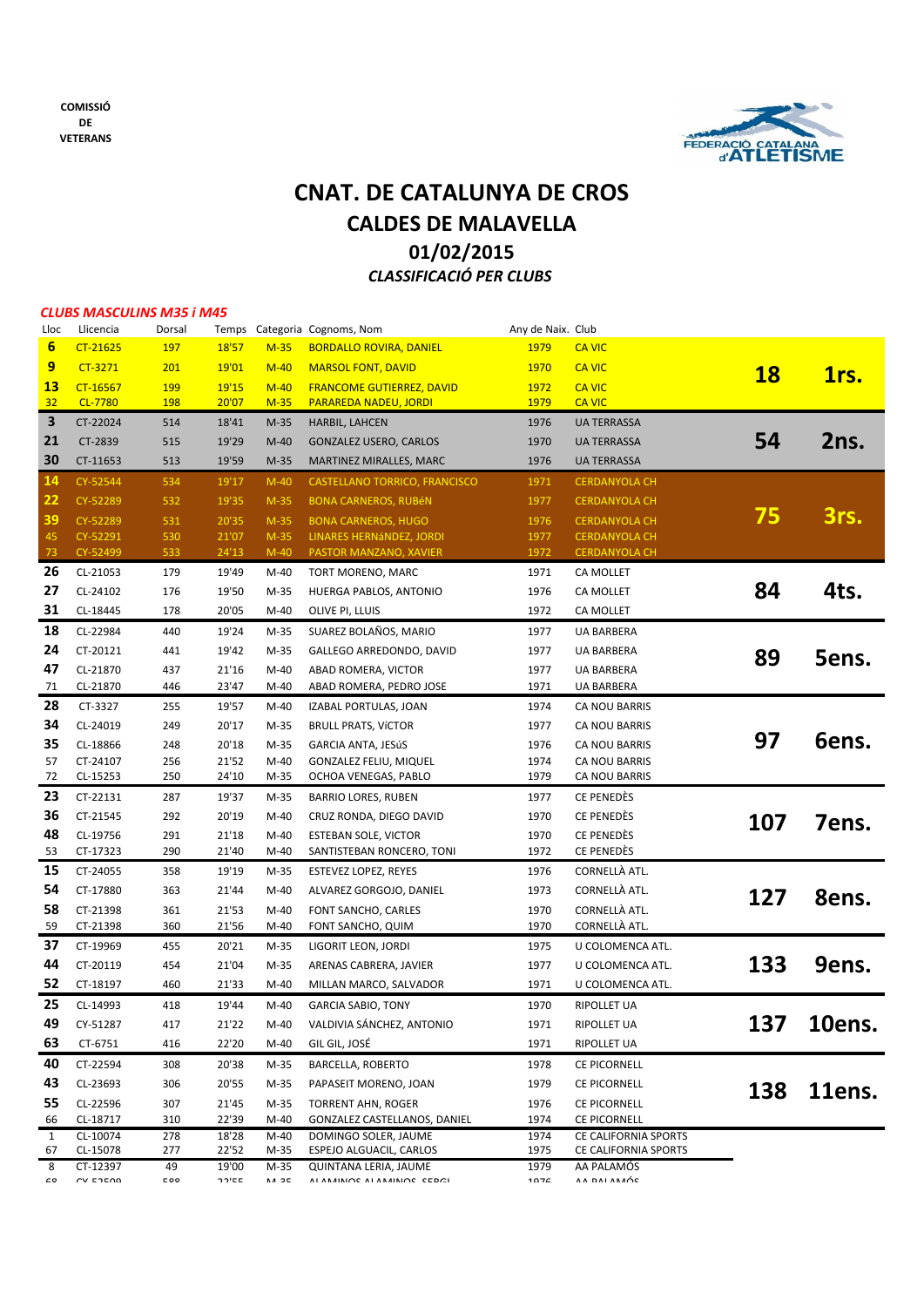| 12             | CT-19960 | 153 | 19'08 | $M-40$ | OLIVARES CODINA, GERARD        | 1972 | <b>CA MANRESA</b>        |
|----------------|----------|-----|-------|--------|--------------------------------|------|--------------------------|
| 33             | CT-24001 | 150 | 20'14 | $M-40$ | <b>BALLUS TORRENTS, MARC</b>   | 1974 | <b>CA MANRESA</b>        |
| 19             | CL-21598 | 527 | 19'25 | $M-35$ | RODRIGUEZ FERNANDEZ, CESAR     | 1977 | CA GAVÀ                  |
| 75             | CL-18026 | 529 | 25'02 | $M-40$ | SIERRA NAVARRO, SERGI          | 1973 | CA GAVÀ                  |
| 20             | CT-18429 | 385 | 19'28 | $M-40$ | NABI MAITI, ABDELKADER         | 1970 | <b>GA LLUÏSOS MATARÓ</b> |
| 50             | CL-23925 | 387 | 21'26 | $M-40$ | PLANAS ROY, JAUME              | 1971 | <b>GA LLUÏSOS MATARÓ</b> |
| 42             | CL-22592 | 100 | 20'48 | $M-35$ | REIXACH COMINO, ALBERT         | 1976 | CA OLOT-TERRA DE VOLCANS |
| 69             | CY-52046 | 99  | 23'24 | $M-35$ | MONTES CAPDEVILA, ANDREU       | 1978 | CA OLOT-TERRA DE VOLCANS |
| 46             | CT-20711 | 105 | 21'13 | $M-35$ | LOPEZ SANTOS, BRUNO            | 1975 | <b>INDEPENDENTS</b>      |
| 62             | CT-4150  | 585 | 22'16 | $M-40$ | MASOLIVER VIDAL, XAVIER        | 1970 | <b>INDEPENDENTS</b>      |
| 51             | CL-24139 | 407 | 21'28 | M-35   | HERNANDEZ MATAS, JOSE ANTONIO  | 1977 | MARTORELL ATL.           |
| 70             | CT-20845 | 409 | 23'33 | $M-40$ | <b>CINTO SABATE, SERGI</b>     | 1973 | MARTORELL ATL.           |
| 61             | CL-23771 | 119 | 22'08 | $M-40$ | BENITEZ MATA, MANUEL           | 1970 | <b>CA GRANOLLERS</b>     |
| 76             | CT-21587 | 118 | 25'06 | $M-35$ | DANIELUK SCOTTO, CARLOS MATIAS | 1978 | <b>CA GRANOLLERS</b>     |
| 2              | CT-15218 | 285 | 18'34 | $M-35$ | RESINA SANCHEZ, ELIAS          | 1975 | <b>CE MONTORNÈS</b>      |
| 4              | CT-21816 | 55  | 18'45 | $M-35$ | MARTIN GUIL, LLUIS FCO.        | 1979 | <b>GEIEG</b>             |
| 5              | CT-17585 | 43  | 18'54 | $M-40$ | SENAR SANCHEZ, RAMON           | 1972 | CA SANT CELONI           |
| $\overline{7}$ | CT-21242 | 567 | 18'58 | $M-40$ | VALLE MORALES, JUAN JESUS      | 1973 | LA CEREZAL TEAM          |
| 16             | CL-23928 | 221 | 19'20 | $M-35$ | MOYA RAMON, DAVID              | 1976 | <b>CA LA SANSI</b>       |
| 17             | CL-22611 | 67  | 19'22 | $M-35$ | BOSCH MASOLIVER, FERRAN        | 1977 | CN OLOT                  |
| 29             | CT-21886 | 507 | 19'58 | $M-40$ | GARCIA GOMEZ, IñAQUI           | 1970 | CA DIPUTACIÓ BCN         |
| 38             | CL-16151 | 552 | 20'30 | $M-40$ | GONZáLEZ JIMéNEZ, JUAN         | 1974 | CA OLESA                 |
| 41             | CT-22162 | 340 | 20'41 | $M-40$ | RAYA QUESADA, JUAN             | 1971 | <b>JA MONTCADA</b>       |
| 56             | CT-24234 | 502 | 21'51 | $M-40$ | <b>FRAGOSO CARRION, VICTOR</b> | 1973 | <b>ATLETES VNG</b>       |
| 60             | CY-52521 | 82  | 22'06 | $M-35$ | PLANAS MAYOLAS, RAFEL          | 1975 | <b>CN BANYOLES</b>       |
| 64             | CL-21636 | 34  | 22'25 | $M-40$ | LACHKAR SAID, MOSTAFA          | 1971 | <b>CO FARNERS</b>        |
| 65             | CL-21880 | 22  | 22'28 | $M-40$ | SANCHEZ LOPEZ, JOAN            | 1971 | CA LLORET LA SELVA       |
| 74             | CY-52133 | 230 | 24'48 | $M-40$ | MARTINEZ PADILLA, JAVIER       | 1972 | <b>CA VILADECANS</b>     |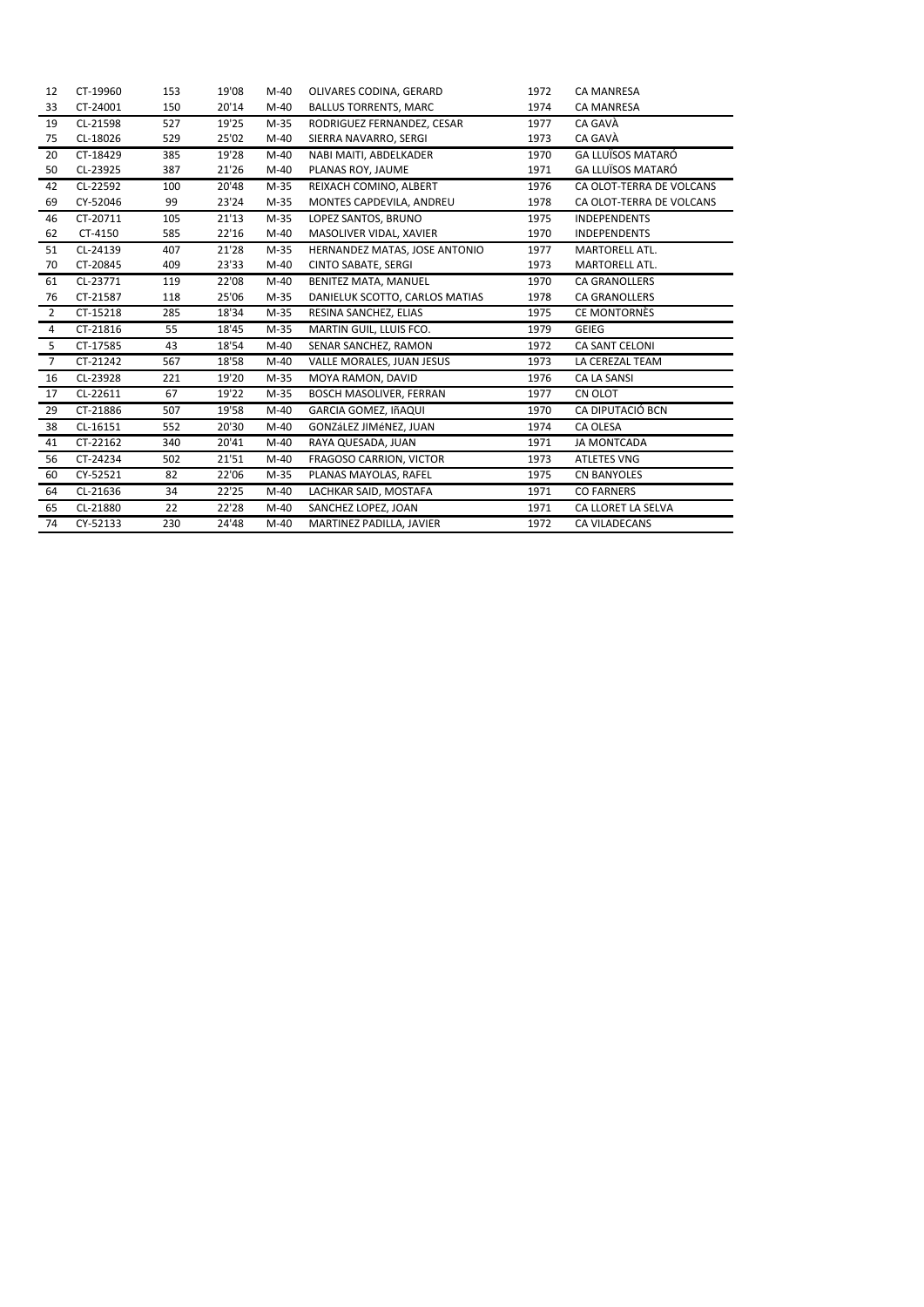

## **01/02/2015** *CLASSIFICACIÓ PER CLUBS* **CNAT. DE CATALUNYA DE CROS CALDES DE MALAVELLA**

#### *CLUBS MASCULINS M45‐ M50*

|                |                            |            |                |                | Lloc Llicencia Dorsal Temps Categoria Cognoms, Nom | Any de Naix. Club |                          |     |       |
|----------------|----------------------------|------------|----------------|----------------|----------------------------------------------------|-------------------|--------------------------|-----|-------|
| $\mathbf{1}$   | CT-11660                   | 517        | 13'45          | $M-45$         | <b>VILA RUIZ, ENRIC</b>                            | 1969              |                          |     |       |
| 11             | CT-19862                   | 518        | 14'56          | $M-45$         | <b>SACO GONZALEZ, JUAN C.</b>                      | 1966              | <b>UA TERRASSA</b>       | 27  |       |
| 15             | <b>CT-6504</b>             | 519        | 15'06          | $M-45$         | <b>AVELLANEDA LOPEZ, CESAR</b>                     | 1967              |                          |     | 1rs.  |
| 34             | CL-15591                   | 516        | 16'05          | $M-45$         | <b>SERRED RODRIGUEZ, FERRAN</b>                    | 1969              |                          |     |       |
| 3              | CL-12825                   | 386        | 14'04          | $M-45$         | LOPEZ FONT, ALBERT                                 | 1970              |                          |     |       |
| 17             | CT-17592                   | 394        | 15'11          | $M-45$         | VAZQUEZ TUNDIDOR, MANUEL                           | 1967              |                          |     |       |
| 30             | CY-52281                   | 393        | 15'49          | $M-45$         | FERNANDEZ VILLENA, JORDI                           | 1968              | <b>GA LLUÏSOS MATARO</b> | 50  | 2ns.  |
| 42             | CT-23334                   | 396        | 16'35          | $M-45$         | SANZ COCA, JUAN PEDRO                              | 1967              |                          |     |       |
| 61             | CT-14365                   | 395        | 19'12          | $M-45$         | AVILES ALEJOS, FRANCISCO JAVIER                    | 1968              |                          |     |       |
| 13.            | CT-19277                   | 294        | 14'59          | $M-45$         | <b>MAÑAS GARCIA, RAMON</b>                         | 1966              |                          |     |       |
| 14             | CT-24321                   | 293        | 15'04          | $M-45$         | LINARES CHACON, MANUEL                             | 1967              | <b>CE PENEDÉS</b>        | 60  | 3rs.  |
|                | <b>33</b> CT-18241         | 296        | 16'01          | $M-50$         | <b>VILA TORREMORELL, FRANCESC</b>                  | 1961              |                          |     |       |
|                | 2 CT-15699                 | 158        |                |                |                                                    | 1965              |                          |     |       |
|                |                            |            | 13'56          | M-45           | CAMPS QUESADA, RAMON                               |                   |                          |     |       |
| 16             | CT-23955                   | 157        | 15'08          | M-45           | MARTINEZ PLAZA, JAVIER                             | 1965              | <b>CA MANRESA</b>        | 70  | 4ts.  |
| 52.            | CT-6081                    | 162        | 17'31          | M-50           | AGUILANIEDO GONELL, JORDI                          | 1963              |                          |     |       |
| 63             | CY-52520                   | 160        | 19'33          | M-50           | PUJOL DOMENE, PERE                                 | 1961              |                          |     |       |
| 5.             | CT-15924                   | 319        | 14'14          | M-50           | ARANDA ROMERO, JOSE                                | 1964              |                          |     |       |
| 28             | CT-11275                   | 320        | 15'45          | M-50           | DIEZ DE LOS RIOS GARCIA, JOSE ANTONIO              | 1960              |                          |     |       |
| 41             | CT-15924                   | 318        | 16'34          | $M-50$         | ARANDA ROMERO, SANTIAGO                            | 1962              | <b>CE PICORNELL</b>      | 74  | Sens. |
| 49             | CL-21459                   | 313        | 17'15          | M-45           | PEREZ GARCIA, JORDI                                | 1966              |                          |     |       |
| 58             | CL-21382                   | 314        | 18'26          | M-45           | MANGAS CABALLERO, ANTONIO                          | 1965              |                          |     |       |
| 22             | CT-2600                    | 262        | 15'30          | M-50           | MARCH MARCH, JORDI                                 | 1960              |                          |     |       |
| 43             | CL-19963                   | 266        | 16'44          | $M-50$         | HERNANDEZ TARDIO, JAUME                            | 1962              |                          |     |       |
| 45             | CT-4324                    | 263        | 16'56          | $M-50$         | HITA LORCA, TOMÁS                                  | 1961              | <b>CA NOU BARRIS</b>     | 110 | Gens. |
| 47             | CT-16252                   | 267        | 16'59          | M-50           | VALVERDE MOYA, JOAN MIQUEL                         | 1957              |                          |     |       |
| 55             | CT-10068                   | 258        | 18'04          | M-45           | GONZALEZ GAMEZ, MIGUEL ANGEL                       | 1965              |                          |     |       |
| 24             | CL-21713                   | 344        | 15'37          | M-45           | GONZALEZ MARTINEZ, ANTONIO                         | 1969              |                          |     |       |
| 44             | CY-52428                   | 343        | 16'52          | M-45           | MUÑOZ HERNANDEZ, JUAN JOSE                         | 1969              | <b>JA MONTCADA</b>       | 119 | 7ens. |
|                | 51 CY-52179                | 345        | 17'29          | M-45           | CARRERAS MOLINA, SERGI                             | 1967              |                          |     |       |
| 60             | CY-52138                   | 346        | 18'56          | M-50           | SANCHEZ LOPEZ, EMILIO                              | 1961              |                          |     |       |
|                | 35 CT-15134                | 412        | 16'15          | M-50           | SERRANO ROIG, CLIMENT                              | 1964              |                          |     |       |
| 46             | CT-17583                   | 413        | 16'58          | M-50           | ALCOCER ROCA, CARLOS                               | 1964              | <b>PRATENC AA</b>        | 138 | 8ens. |
| 57             | CL-24412                   | 411        | 18'17          | $M-50$         | MONFERRER TENA, JOAN ANTONI                        | 1961              |                          |     |       |
| 12             | CL-16406                   | 50         | 14'57          | $M-45$         | JIMENEZ MARTOS, FRANCISCO                          | 1965              |                          |     |       |
| 20             | CT-18718                   | 51         | 15'25          | $M-50$         | DEL RIO ALVAREZ, FRANCISCO                         | 1964              | AA PALAMÓS               |     |       |
| 18             | CT-6774                    | 367        | 15'15          | $M-50$         | PARRA GRILLO, JOSE                                 | 1960              | CORNELLÀ ATL.            |     |       |
|                | 29 CY-51987                | 365        | 15'46          | M-45           | ARGUELLO MARTIN, AMABLE                            | 1967              |                          |     |       |
|                | 23 CL-23959<br>31 CT-20912 | 478<br>477 | 15'36<br>15'54 | $M-45$<br>M-45 | VALLESPIN BENITEZ, JORDI                           | 1968<br>1967      | JA SABADELL              |     |       |
|                | 25 CL-22495                | 509        | 15'38          | $M-45$         | MOTA LOPEZ, ROMAN<br>INGLES MAS, ALBERT            | 1965              |                          |     |       |
|                | 48 CL-19788                | 508        | 17'02          | M-45           | JUSTICIA JUSTICIA, FRANCISCO                       | 1968              | CA DIPUTACIÓ BCN         |     |       |
|                | 4 CY-52543                 | 535        | 14'11          | $M-45$         | VERDUGO NOTARIO, JUAN JOSE                         | 1970              | CERDANYOLA CH            |     |       |
| 6              | CY-51048                   | 97         | 14'17          | M-45           | <b>BOADAS GOMBAU, PERE</b>                         | 1967              | <b>GF BLANES</b>         |     |       |
| 7 <sup>7</sup> | CY-50098                   | 71         | 14'27          | M-50           | ROURA CODONY, JOSEP M.                             | 1961              | CN OLOT                  |     |       |
| 8              | CT-4170                    | 541        | 14'38          | M-45           | SANCHEZ RODRIGUEZ, Xavi                            | 1965              | <b>CEA TENERIFE 1984</b> |     |       |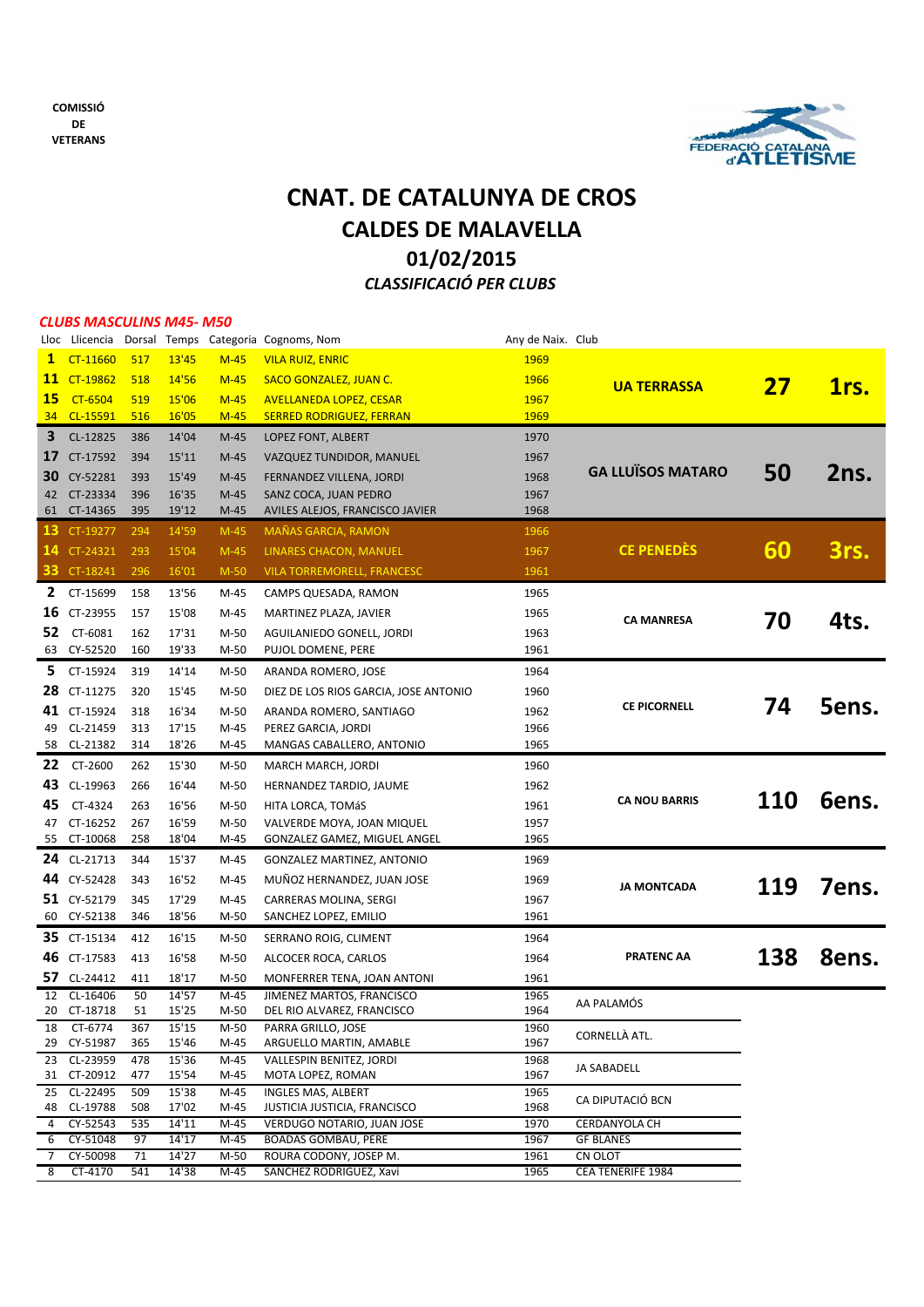| 19 | CL-24404    | 203 | 15'18 | M-45   | LOPEZ CURADO, JUAN ANTONI       | 1968 | CA VIC                   |
|----|-------------|-----|-------|--------|---------------------------------|------|--------------------------|
| 21 | CT-22541    | 44  | 15'26 | M-45   | SOLER CANDELAS, JULIO           | 1968 | <b>CA SANT CELONI</b>    |
|    | 26 CT-22240 | 503 | 15'39 | M-45   | RAMIREZ RAMIREZ, JOSé ANTONIO   | 1965 | <b>ATLETES VNG</b>       |
| 27 | CT-23196    | 57  | 15'43 | M-45   | <b>BATLLE VIDAL, ENRIC</b>      | 1967 | <b>GEIEG</b>             |
| 32 | CL-19161    | 463 | 16'00 | M-45   | ROMERO MURILLO, JORDI           | 1968 | U COLOMENCA ATL.         |
| 36 | CL-23894    | 139 | 16'16 | M-50   | <b>BADIA PEREA, JORDI</b>       | 1963 | <b>CA IGUALADA</b>       |
|    | 37 CY-51609 | 116 | 16'25 | $M-50$ | MONTALBAN CAMPRUBI, BENET       | 1960 | <b>CA BERGA</b>          |
| 38 | CL-16876    | 69  | 16'27 | M-45   | <b>GALLART FIGUERAS, QUIM</b>   | 1965 | CN OLOT                  |
| 39 | CY-52564    | 546 | 16'29 | M-45   | MEDINA HERNANDEZ, ALFONS        | 1965 | JAB-BERGA                |
| 40 | CY-52129    | 98  | 16'30 | M-50   | PALA GARCIA, JOAN RAMON         | 1963 | <b>GF BLANES</b>         |
| 50 | CY-52233    | 108 | 17'22 | M-45   | FERRER FERNANDEZ, VICENC        | 1968 | <b>INDEPENDENTS</b>      |
| 53 | CL-8218     | 101 | 18'01 | M-45   | JIMENEZ VAZQUEZ, AGUSTI         | 1967 | CA OLOT-TERRA DE VOLCANS |
| 54 | CY-52279    | 231 | 18'02 | M-45   | <b>GARCIA FERNANDEZ, JAVIER</b> | 1967 | CA VILADECANS            |
| 56 | CY-51404    | 47  | 18'07 | M-50   | BADOSA TRAFACH, MIQUEL          | 1960 | <b>CA PESCALLUNES</b>    |
| 59 | CL-22700    | 449 | 18'30 | M-45   | MARTOS SIERRA, JOSE LUIS        | 1967 | <b>UA BARBERA</b>        |
| 62 | CL-21199    | 586 | 19'16 | M-45   | ROS AGUSTI, SALVADOR            | 1965 | CA LLORET-LA SELVA       |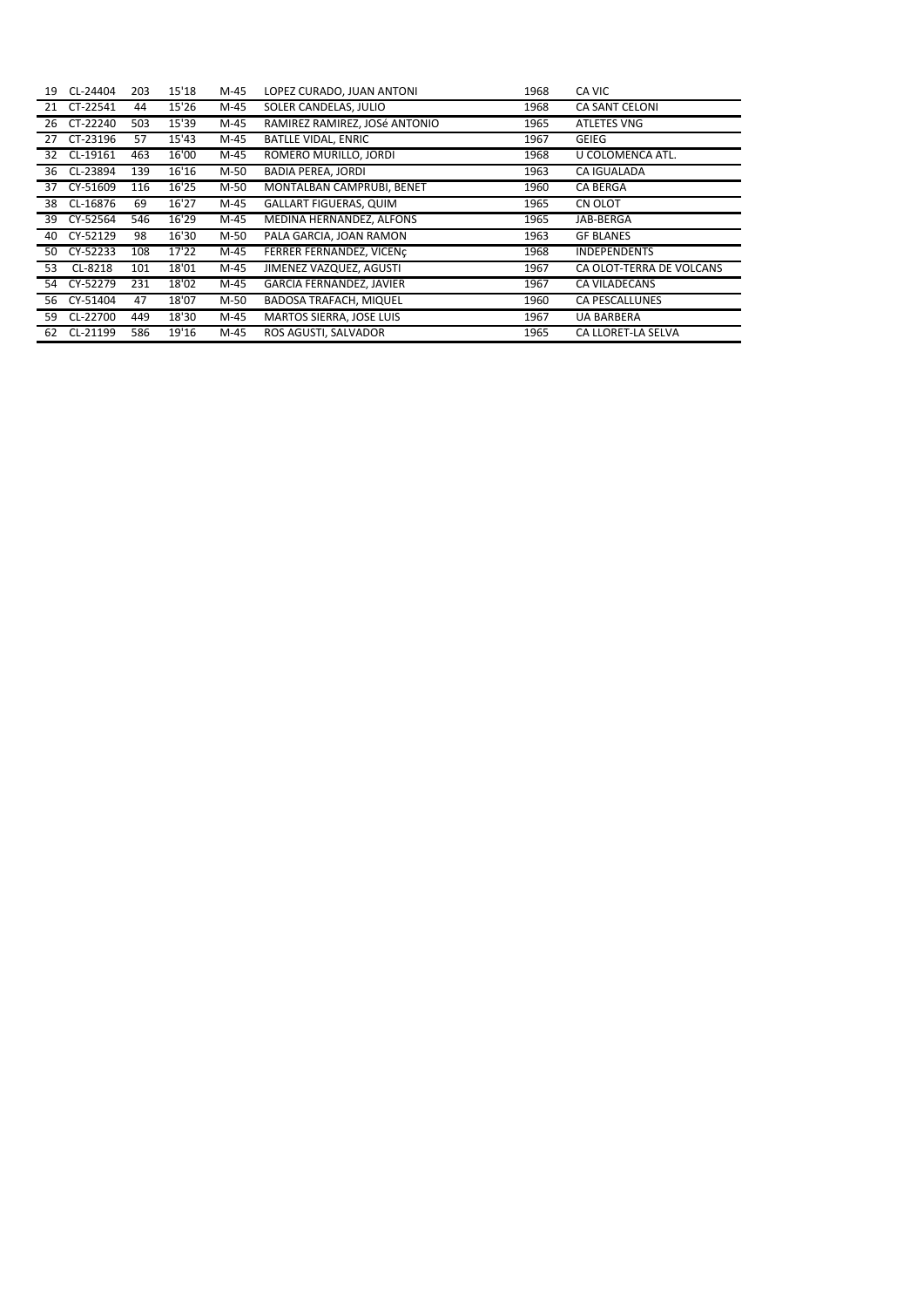

### **CNAT. DE CATALUNYA DE CROS 01/02/2015** *CLASSIFICACIÓ PER CLUBS* **CALDES DE MALAVELLA**

#### *CLUBS MASCULINS M55 I MES*

|                         | Lloc Llicencia             |            |                |                  | Dorsal Temps Categoria Cognoms, Nom             | Any de Naix. Club |                          |           |             |
|-------------------------|----------------------------|------------|----------------|------------------|-------------------------------------------------|-------------------|--------------------------|-----------|-------------|
| $\overline{\mathbf{2}}$ | $CT-87$                    | 328        | 15'14          | $M-55$           | <b>SALVADOR TARRASON, MANUEL</b>                | 1959              |                          |           |             |
| 6                       | CT-21375                   | 329        | 15'52          | $M-55$           | PALLEJA ECHEVARRIETA, TOMAS                     | 1959              | <b>CE UNIVERSITARI</b>   | <b>16</b> | 1rs.        |
| 8                       | $CT-592$                   | 330        | 16'09          | $M-55$           | <b>DIESTE MALLEN, ADOLF</b>                     | 1957              |                          |           |             |
| 14                      | CT-23972                   |            |                |                  |                                                 |                   |                          |           |             |
|                         |                            | 272        | 16'37          | $M-55$           | <b>GUTIERREZ GOMEZ, VICTORIANO</b>              | 1955              |                          |           |             |
| 17                      | CT-23859                   | 267        | 16'59          | M-55             | VALVERDE MOYA, JOAN MIQUEL                      | 1957              | <b>CA NOU BARRIS</b>     | 57        | 2ns.        |
| 26                      | CT-19112                   | 271        | 17'41          | $M-60$           | INES BARRIOS, EDUARDO                           | 1954              |                          |           |             |
| 39                      | CT-15071                   | 268        | 19'14          | $M-70$           | MUNICIO GARCIA, NICOLAU                         | 1943              |                          |           |             |
| 13                      | CT-15932                   | 323        | 16'26          | $M-55$           | LIGERO RUBIO, PEDRO                             | 1957              |                          |           |             |
| 15                      | CL-15025                   | 326        | 16'46          | $M-55$           | <b>TORRES MARTIN, JUAN LUIS</b>                 | 1958              | <b>CE PICORNELL</b>      | 68        |             |
| 40                      | CY-52395                   | 324        | 19'24          | $M-55$           | SANCHEZ PAGO, FERNANDO                          | 1959              |                          |           | 3rs.        |
|                         | 43 CT-17144                | 327        | 20'26          | $M-70$           | <b>MARTINEZ RUBIO, JUAN</b>                     | 1943              |                          |           |             |
|                         | 12 CY-51713                | 467        | 16'22          | M-55             | DE LUCAS GOMEZ, PRESCILIANO                     | 1956              |                          |           |             |
|                         | 29 CY-50954                | 466        | 18'11          | M-55             | IBAñEZ MARTINEZ, RICARDO                        | 1956              | U COLOMENCA ATL.         | 72        | 4ts.        |
|                         |                            |            |                |                  |                                                 |                   |                          |           |             |
|                         | 31 CY-52557                | 465        | 18'32          | M-55             | PEñA RODRIGUEZ, ANGEL                           | 1959              |                          |           |             |
|                         | 24 CY-51508                | 402        | 17'33          | M-55             | CASTRO NOTARIO, JOSE                            | 1956              |                          |           |             |
|                         | 32 CT-17935                | 401        | 18'42          | M-55             | ARTIGAS LLORET, ALBERT                          | 1955              | <b>GA LLUÏSOS MATARO</b> | 92        | 5ens.       |
| 36                      | CT-7683                    | 399        | 18'53          | M-65             | PEREZ HERNANDEZ, PRUDENCIO                      | 1947              |                          |           |             |
| 38                      | CL-19024                   | 400        | 19'10          | M-55             | PELEGRI ALTARRIBA, JORDI                        | 1956              |                          |           |             |
|                         | 16 CT-19301                | 163        | 16'48          | $M-60$           | QUEVEDO GARCIA, JOSEP                           | 1954              |                          |           |             |
| 37                      | CT-18206                   | 164        | 19'03          | M-65             | COMAS CLOSAS, JOSEP                             | 1949              | <b>CA MANRESA</b>        | 97        | Gens.       |
| 44                      | CT-3224                    | 165        | 20'27          | M-70             | PERRAMON PUIG, JOSEP                            | 1941              |                          |           |             |
|                         |                            |            |                |                  |                                                 |                   |                          |           |             |
|                         | 19 CY-52633                | 505        | 17'13          | M-55             | MUñOZ GALLEGO, DIEGO                            | 1958              |                          |           |             |
| 34                      | CY-52632                   | 506        | 18'51          | M-55             | DIAZ RUFACO, GONÇAL                             | 1959              | <b>ATLETES VNG</b>       | 98        | <b>7ens</b> |
|                         | 45 CY-52155                | 504        | 24'19          | M-55             | LOBO PAREJO, PACO                               | 1956              |                          |           |             |
|                         | 21 CT-2826                 | 24         | 17'16          | M-55             | MORAGAS RECASENS, ISIDRE                        | 1955              |                          |           |             |
|                         | 41 CT-13173                | 26         | 19'38          | M-55             | PAREJA SANCHEZ, FRANCISCO                       | 1955              | CA LLORET-LA SELVA       | 108       | 8ens.       |
| 46                      | CT-3959                    | 25         | 24'28          | M-75             | SITJA AGUYE, JOSEP                              | 1937              |                          |           |             |
| 3                       | CL-4313                    | 281        | 15'19          | M-55             | <b>GARCIA PEREZ, DIEGO</b>                      | 1959              |                          |           |             |
| 5                       | CL-24110                   | 280        | 15'47          | M-55             |                                                 | 1959              | CE CALIFORNIA SPORTS     |           |             |
|                         |                            |            |                |                  | VICENTE SERNA, PASCUAL                          |                   |                          |           |             |
| 22                      | CT-17446                   | 479        | 17'18          | M-55             | TRAVER SEGARRA, ANTONIO                         | 1959              | JA SABADELL              |           |             |
| 41<br>1                 | CT-7537<br>CT-11589        | 480<br>451 | 19'46<br>15'02 | $M-70$<br>$M-60$ | MAS CARDONA, JOAQUIM<br>ARAGON MUñOZ, FRANCISCO | 1943<br>1954      | <b>UA RUBI</b>           |           |             |
| 4                       | CT-793                     | 348        | 15'34          | M-55             | TERUEL SANCHEZ, IDEFONSO                        | 1959              | <b>JA MONTCADA</b>       |           |             |
| 7                       | CT-1209                    | 378        | 16'08          | M-60             | DIAZ PEREZ, FERNANDO                            | 1951              | FC BARCELONA             |           |             |
| 9                       | CT-24282                   | 526        | 16'17          | M-55             | ARANDA FERNANDEZ, PEDRO JOSE                    | 1957              | CA CANYELLES             |           |             |
| 10                      | CT-17566                   | 520        | 16'18          | M-55             | CAZORLA SANCHEZ, LLUIS                          | 1957              | <b>UA TERRASSA</b>       |           |             |
| 11                      | CT-13289                   | 180        | 16'21          | M-55             | PAREJO MACHO, JOAQUIN                           | 1958              | <b>CA MOLLET</b>         |           |             |
| 17                      | CT-14347                   | 414        | 17'01          | M-60             | NIETO DEL AGUILA, MIGUEL                        | 1951              | PRATENC AA               |           |             |
| 19                      | CT-21818                   | 58         | 17'14          | $M-55$           | ALFONSO ESTEVEZ, XAVIER                         | 1955              | <b>GEIEG</b>             |           |             |
| 21                      | CY-52578                   | 368        | 17'17          | M-55             | <b>GUERRERO ALGARATE, TOMAS</b>                 | 1957              | CORNELLÀ ATL.            |           |             |
| 24                      | CT-7335                    | 192        | 17'38          | M-55             | <b>BAYE NADAL, JOAN</b>                         | 1955              | GIRONA COSTA BRAVA-CAP   |           |             |
|                         | 26 CY-50507<br>27 CT-20789 | 566        | 17'49          | M-55<br>$M-70$   | MONTSERRAT ARRUFAT, JOSE LUIS                   | 1956<br>1942      | CA RUNNING               |           |             |
|                         | 29 CL-17733                | 579<br>181 | 17'56<br>18'16 | M-65             | VALLEJO PRIETO, EUFEMIO<br>PRIETO CALZON, JOSE  | 1948              | LLEIDA UA<br>CA MOLLET   |           |             |
|                         | 32 CL-10596                | 510        | 18'50          | $M-60$           | ROMERO ALMENARA, ANTONIO                        | 1952              | CA DIPUTACIÓ BCN         |           |             |
|                         | 34 CY-51578                | 109        | 18'52          | $M-60$           | SOLE SANCHEZ, VICENÇ                            | 1953              | <b>INDEPENDENTS</b>      |           |             |
|                         | 29 CL-17733                | 181        | 18'16          | M-65             | PRIETO CALZON, JOSE                             | 1948              | CA MOLLET                |           |             |
|                         | 32 CL-10596                | 510        | 18'50          | $M-60$           | ROMERO ALMENARA, ANTONIO                        | 1952              | CA DIPUTACIÓ BCN         |           |             |
|                         | 34 CY-51578                | 109        | 18'52          | M-60             | SOLE SANCHEZ, VICENÇ                            | 1953              | <b>INDEPENDENTS</b>      |           |             |
|                         |                            |            |                |                  |                                                 |                   |                          |           |             |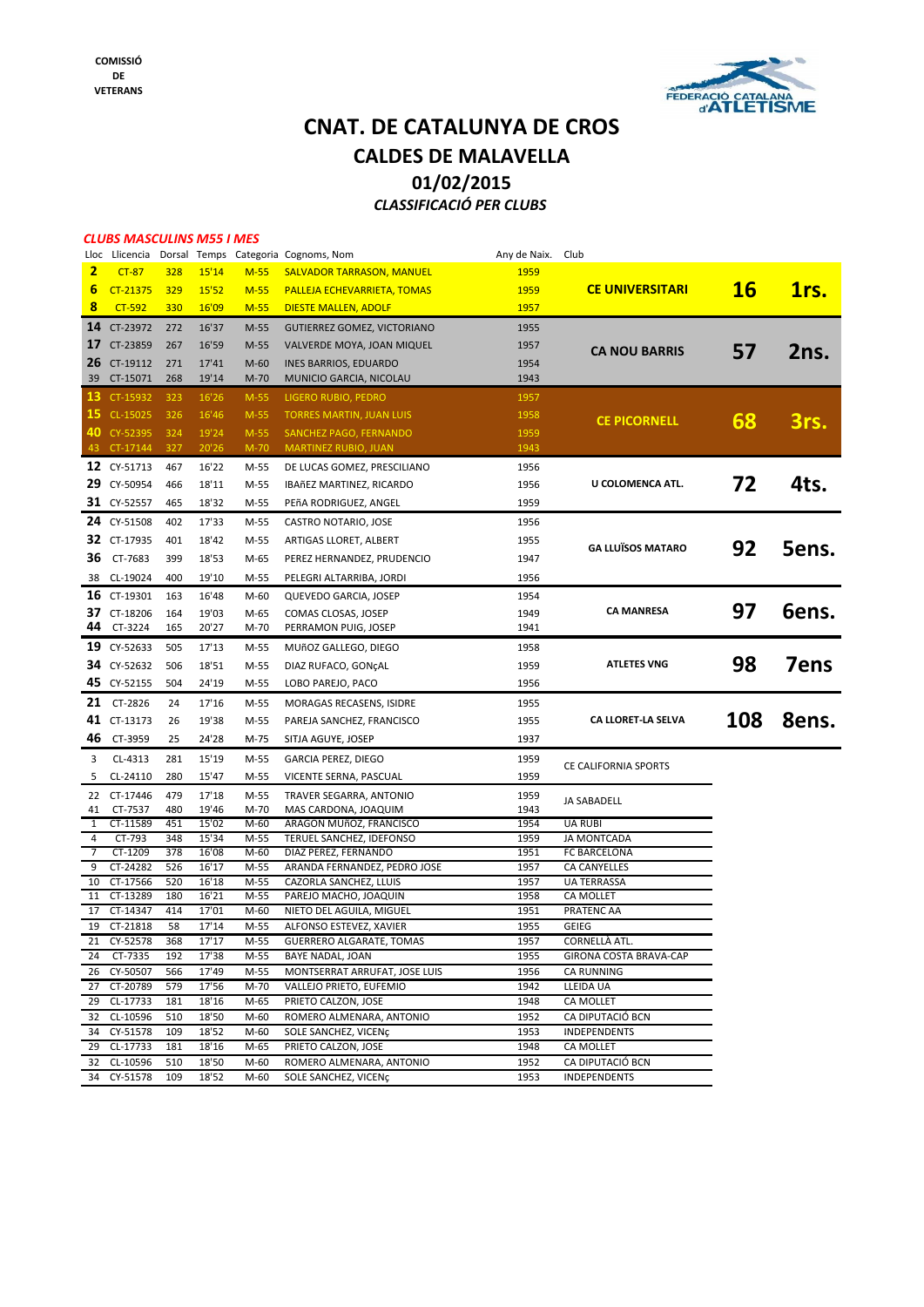

# **CNAT. DE CATALUNYA DE CROS CALDES DE MALAVELLA 01/02/2015** *RESUM CLASSIFICACIÓ PER CLUBS*

### *CLUBS FEMENINS W35,W40 i W45*

|                           | 1r. Comp. | 2n. Comp. | 3r. Comp. | <b>Total</b> |
|---------------------------|-----------|-----------|-----------|--------------|
| <b>1.- CE MONTORNES :</b> | 3         | 7         | 26        | 36           |
| 2.- SLOP.CAT SABADELL :   | 12        | 14        | 16        | 42           |
| <b>3.-CA NOU BARRIS :</b> | 9         | 21        | 28        | 58           |
| 4.- LLEIDA UA :           | 15        | 20        | 25        | 60           |
| 5 - UA BARBERA :          | 19        | 30        | 31        | 80           |
| 6.- GA LLUISOS MATARO:    | 24        | 29        | 33        | 86           |
| 7.- CE PICORNELL :        | 32        | 36        | 37        | 105          |
|                           |           |           |           |              |

### *CLUBS FEMENINS W50 i MÉS*

**DESERT**

### *CLUBS MASCULINS M35 i M40*

| <b>1.- CA VIC :</b>       | 6  | 9  | 13 | 28  |
|---------------------------|----|----|----|-----|
| 2.- UA TERRASSA :         | 3  | 21 | 30 | 54  |
| <b>3.- CERDANYOLA CH:</b> | 14 | 22 | 39 | 75  |
| 4.- CA MOLLET:            | 26 | 27 | 31 | 84  |
| 5 - UA BARBERA :          | 18 | 24 | 47 | 89  |
| 6.- CA NOU BARRRIS :      | 28 | 32 | 34 | 94  |
| 7 - CE PENEDES :          | 23 | 36 | 48 | 107 |
| 8 - CORNELLA ATL.:        | 15 | 54 | 58 | 127 |
| 9.- UCOLOMENCA ATL.:      | 37 | 44 | 52 | 133 |
| 10.- RIPOLLET:            | 25 | 49 | 63 | 137 |
| 11.- CE PICORNELL :       | 40 | 43 | 55 | 138 |